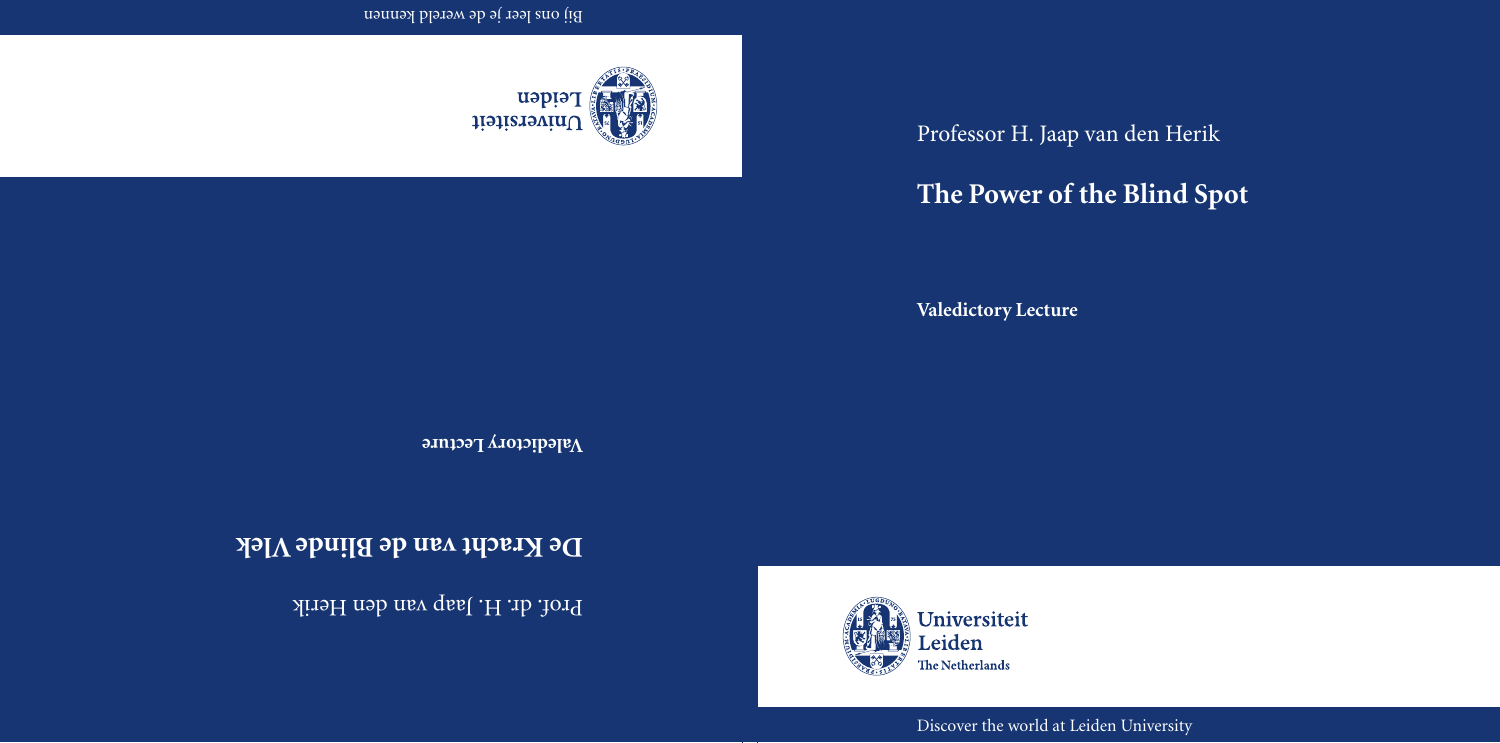## **Professor H. Jaap van den Herik**



## **Colophon**

*copyright* H.J. van den Herik, 2021

*design* Dick Bensdorp / Universitair Facilitair Bedrijf, GrafiMedia

*photography* Monique Shaw

*printing* Leiden University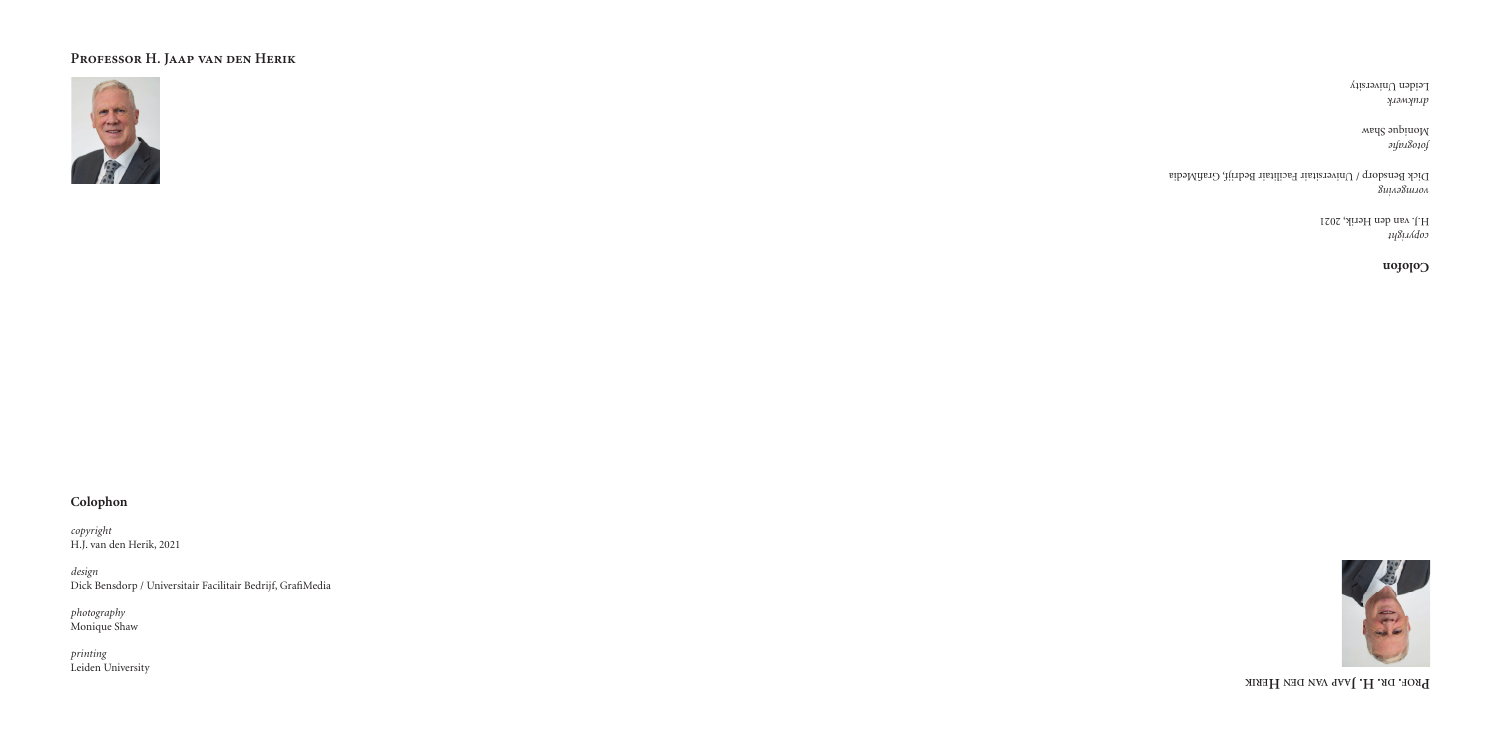# The Power of the Blind Spot

Valedictory Lecture, in abbreviated form presented by

## Professor H. Jaap van den Herik

at the public Farewell to the office of Professor of

Law and Computer Science at eLaw – Center for Law and Digital Technologies

of the Faculty of Law

of Leiden University

on Friday, October 8th, 2021

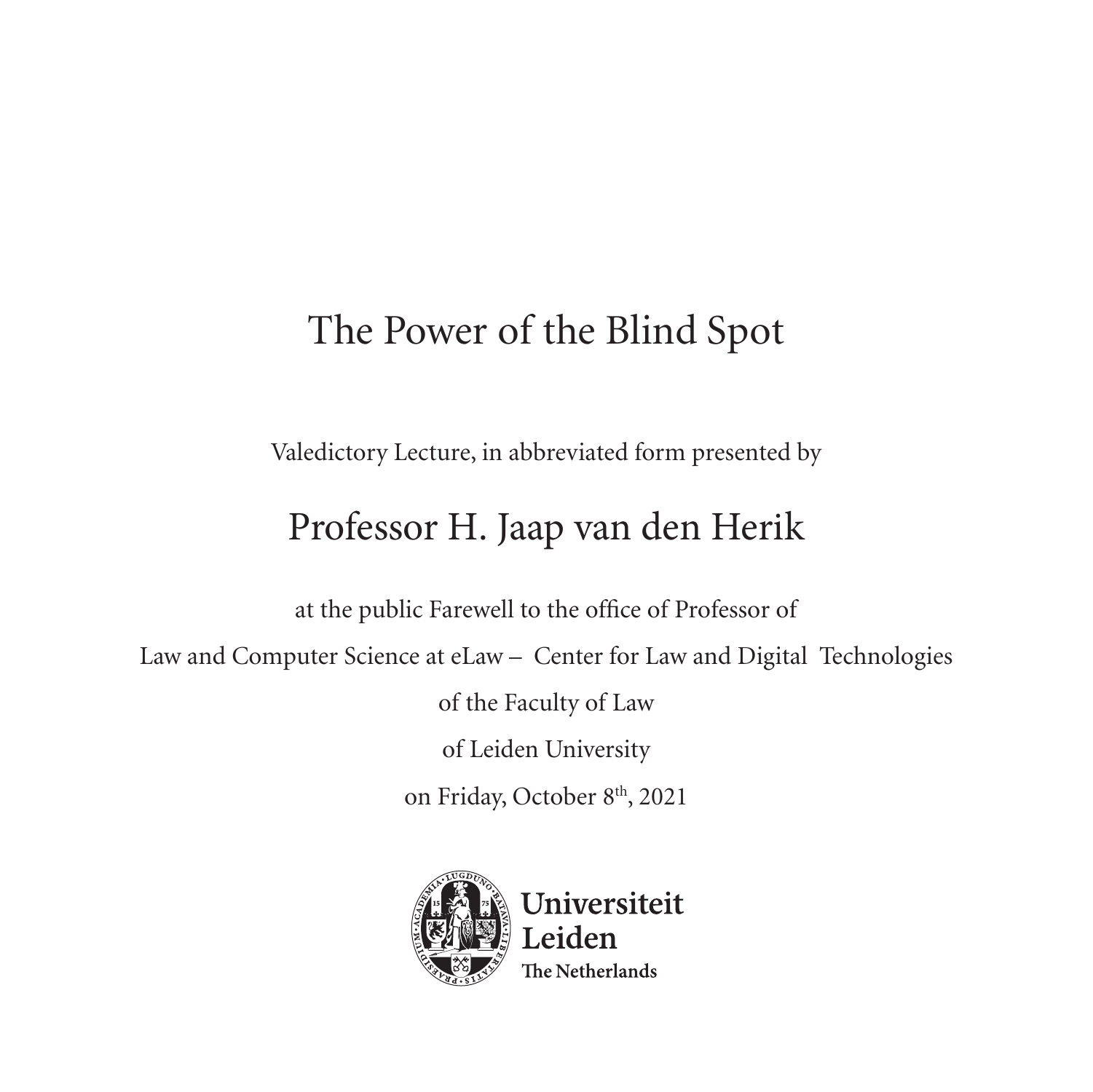with gratitude to **Henk van Haeringen** and **Julia Raimondo** for taking care of the text and to **David Levy** and **Jonathan Schaeffer** for their comments on the English text

 $\overline{2}$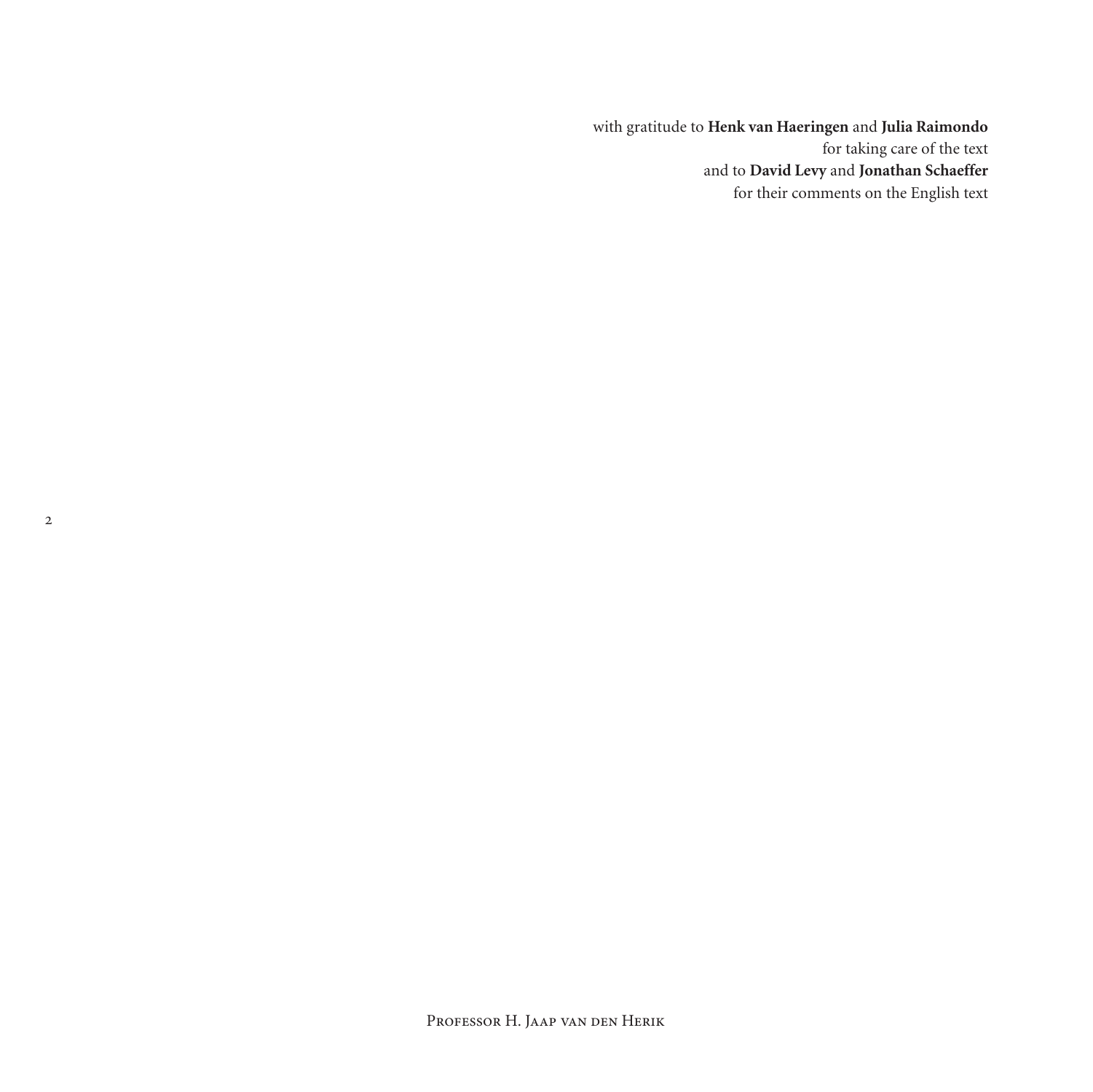**Jaap van den Herik** (1947) studied Mathematics at the Vrije Universiteit Amsterdam (with honours), obtained his PhD at Delft University of Technology in 1983 (subject: Artificial Intelligence), and was appointed professor of Computer Science at Maastricht University in 1987. In 1988 he accepted a part-time appointment as professor of the named chair *Legal Informatics* at Leiden University. In 2008 he changed universities (from Maastricht to Tilburg) and accepted a professorship of Computer Science at the Faculty of Humanities of Tilburg University, where he gave shape to the new research area *e-Humanities*. With effect from January 1, 2014, his appointment at Leiden University was broadened to professor of *Law and Computer Science* at the Faculty of Law and the Faculty of Science. Together with Joost Kok and Jacqueline Meulman, he founded the *Leiden Centre of Data Science* (LCDS).

In the Netherlands he has (co-)initiated various research areas and has put them on the (inter)national research map by designing a unifying structure for them and giving the activities shape and character. Four telling instances are: Computer Chess (CSVN, 1980; honorary member), Artificial Intelligence ((B)NVKI, 1981; honorary member), Legal Knowledge Systems (JURIX foundation, 1989; Honorary President), and Data Science (LCDS, 2014). He was also active within NWO (Chairperson of ToKeN 2000, TOKEN, and CATCH), as well as Chair of Big Grid (NWO-NCF) and Vice-Chair of NCF, and Co-Founder and Executive Board Member of the Leiden-Delft-Erasmus Centre for BOLD Cities. Van den Herik has been a successful supervisor of 90 promoti/tae.

Internationally, he promoted Computer Chess as a leading AI research area in the ICCA/ICGA Journal (Honorary Editor) for 33 years. He has been an ECCAI fellow (now EurAI fellow) since 2003 and a research member of CLAIRE. In 2012, he was co-recipient (PI Jos Vermaseren) of an ERC Advanced Research Grant for the HEPGAME (High Energy Physics equations and GAMEs) project.

He is a member of the Royal Holland Society of

Science and Humanities (KHMW) and of the Batavian Society for Experimental Philosophy. From a social point of view, he is active as a board member at SeniorWeb, science advisor at the Max Euwe Centre (MEC) and strategic advisor at HCSS.

In March 2018, the Committee of Deans gave him the opportunity to further develop LCDS into a multidisciplinary direction, viz. into the direction of Legal Technologies. Together with CPL (Nikol Hopman) and Jan Scholtes (and supported by the FdR, FGGA and FW&N), he set up the professional course LLTP (Leiden Legal Technology Program). Financial support was obtained from the Municipality of The Hague and the Ministry of Justice and Security.

| Big Grid                                                 | - Dutch e-Science Grid (NCF, NBIC, Nikhef,         |  |  |  |
|----------------------------------------------------------|----------------------------------------------------|--|--|--|
|                                                          | <b>SURF SARA)</b>                                  |  |  |  |
| (B)NVKI                                                  | - BeNeLux Association for AI                       |  |  |  |
| <b>BOLD</b>                                              | - Big, Open and Linked Data                        |  |  |  |
| CATCH                                                    | - Continuous Access To Cultural Heritage           |  |  |  |
| <b>CLAIRE</b>                                            | - Confederation of Laboratories for Artificial     |  |  |  |
|                                                          | Intelligence Research in Europe                    |  |  |  |
| CPL                                                      | - Centre for Professional Learning                 |  |  |  |
| <b>CSVN</b>                                              | - Computer Chess Association Netherlands           |  |  |  |
| ECCAI                                                    | - European Coordinating Committee for AI           |  |  |  |
| EurAI                                                    | - European Association for Artificial Intelligence |  |  |  |
| FdR                                                      | - Faculty of Law                                   |  |  |  |
| <b>FGGA</b>                                              | - Faculty of Governance and Global Affairs         |  |  |  |
| FW&N                                                     | - Faculty of Science                               |  |  |  |
| <b>HCSS</b>                                              | - The Hague Centre for Strategic Studies           |  |  |  |
| <b>HPC</b>                                               | - High Performance Computing                       |  |  |  |
| ICCA                                                     | - International Computer Chess Association         |  |  |  |
| <b>ICGA</b>                                              | - International Computer Games Association         |  |  |  |
| <b>LCDS</b>                                              | - Leiden Centre of Data Science                    |  |  |  |
| <b>LLTP</b>                                              | - Leiden Legal Technology Program                  |  |  |  |
| MEC                                                      | - Max Euwe Centre                                  |  |  |  |
| <b>NBIC</b>                                              | - Netherlands Bio-Informatics Centre               |  |  |  |
| NCF.                                                     | - National Computing Facilities                    |  |  |  |
| <b>NIKHEF</b>                                            | - National Institute for Subatomic Physics         |  |  |  |
| <b>NWO</b>                                               | - Dutch Research Council                           |  |  |  |
| PI                                                       | - Principal Investigator                           |  |  |  |
| SURF SARA - National HPC and e-Science support center    |                                                    |  |  |  |
| ToKeN 2000 - Access To Knowledge and its enhancements in |                                                    |  |  |  |
| the Netherlands, later TOKEN                             |                                                    |  |  |  |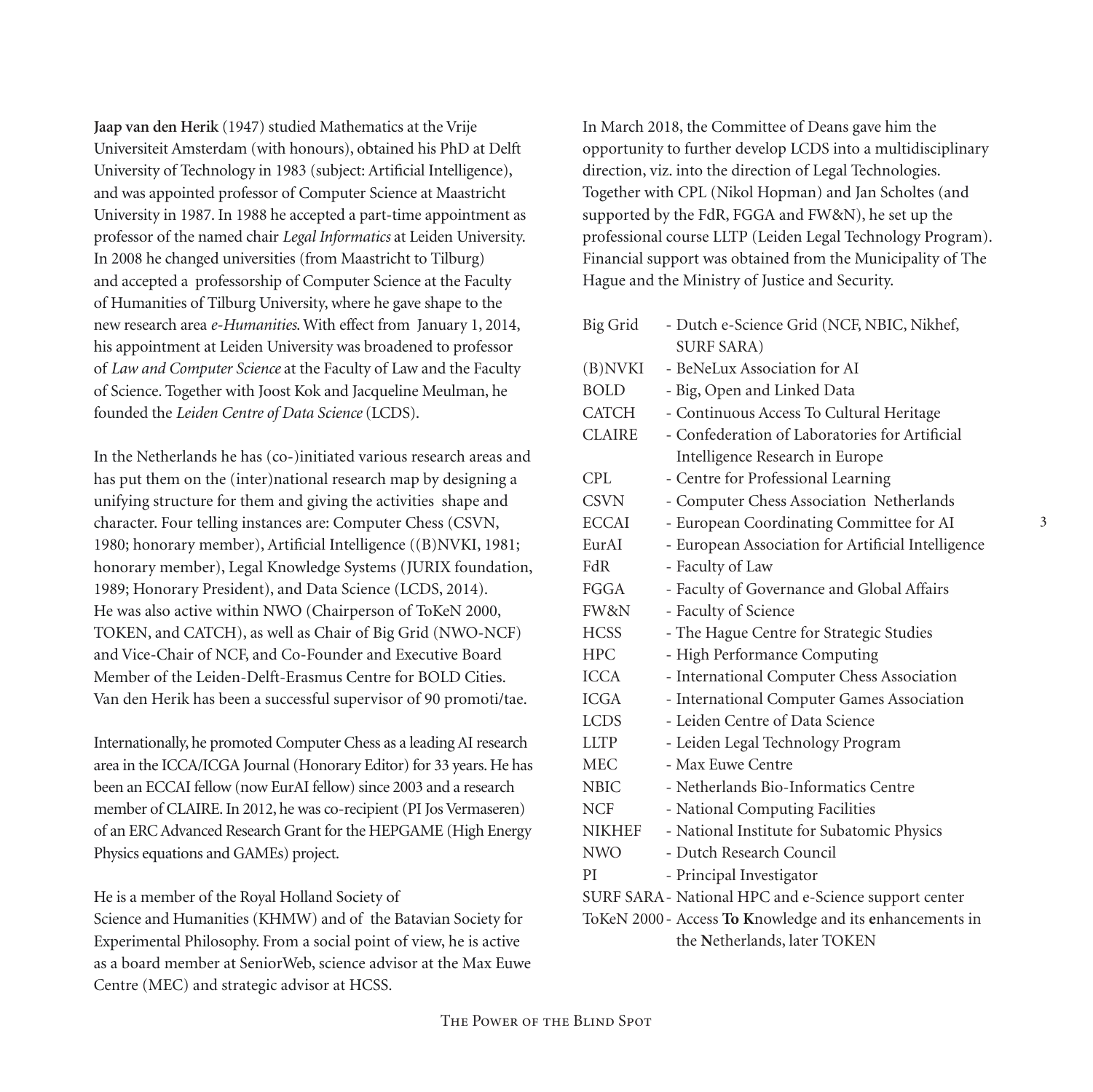## **Table of Contents**

| 1. | <b>High Expectations</b>                                                 |    |  |
|----|--------------------------------------------------------------------------|----|--|
| 2. | Can Computers Judge Court Cases?                                         |    |  |
| 3. | At Work, Today and Then<br>8                                             |    |  |
| 4. | The Power of the PhD student                                             | 9  |  |
|    | 4.1 1988-1999: The Run Up                                                | 9  |  |
|    | De Wildt, Quast, Van Kralingen, Visser, Verheij, Oskamp, Weusten (7)     |    |  |
|    | 4.2 2000-2009: Fundamentals of Law and Society                           | 13 |  |
|    | Mommers, Verbeek, Hamburg, Coteanu, Schermer, Vanderlooy, Vis (7)        |    |  |
|    | 4.3 2010-2016: A Look into the Future                                    | 17 |  |
|    | Koelewijn, Kielman, Siewicz, Ong, Voulon, De Kock, Meesters (7)          |    |  |
|    | 4.4 2017-2021: Refinements Leading to Improved Understanding             | 20 |  |
|    | Oerlemans, Dimov, Nakad, Van Eijk (4)                                    |    |  |
| 5. | Five Important Points of Attention                                       | 23 |  |
|    | Perseverance<br>A.                                                       | 23 |  |
|    | A Little Smile<br><b>B.</b>                                              | 23 |  |
|    | C.<br>Honesty                                                            | 23 |  |
|    | Contradiction<br>D.                                                      | 23 |  |
|    | The Baton of the Marshal<br>E.                                           | 23 |  |
| 6. | Closing Remarks and Words of Thanks.                                     | 24 |  |
|    | Appendix 1: List of Promoti/Promotae in the Faculty of Law               | 29 |  |
|    | Appendix 2: List of Promoti/Promotae in the Faculty of Science in Leiden | 31 |  |
|    | List of Abbreviations                                                    | 32 |  |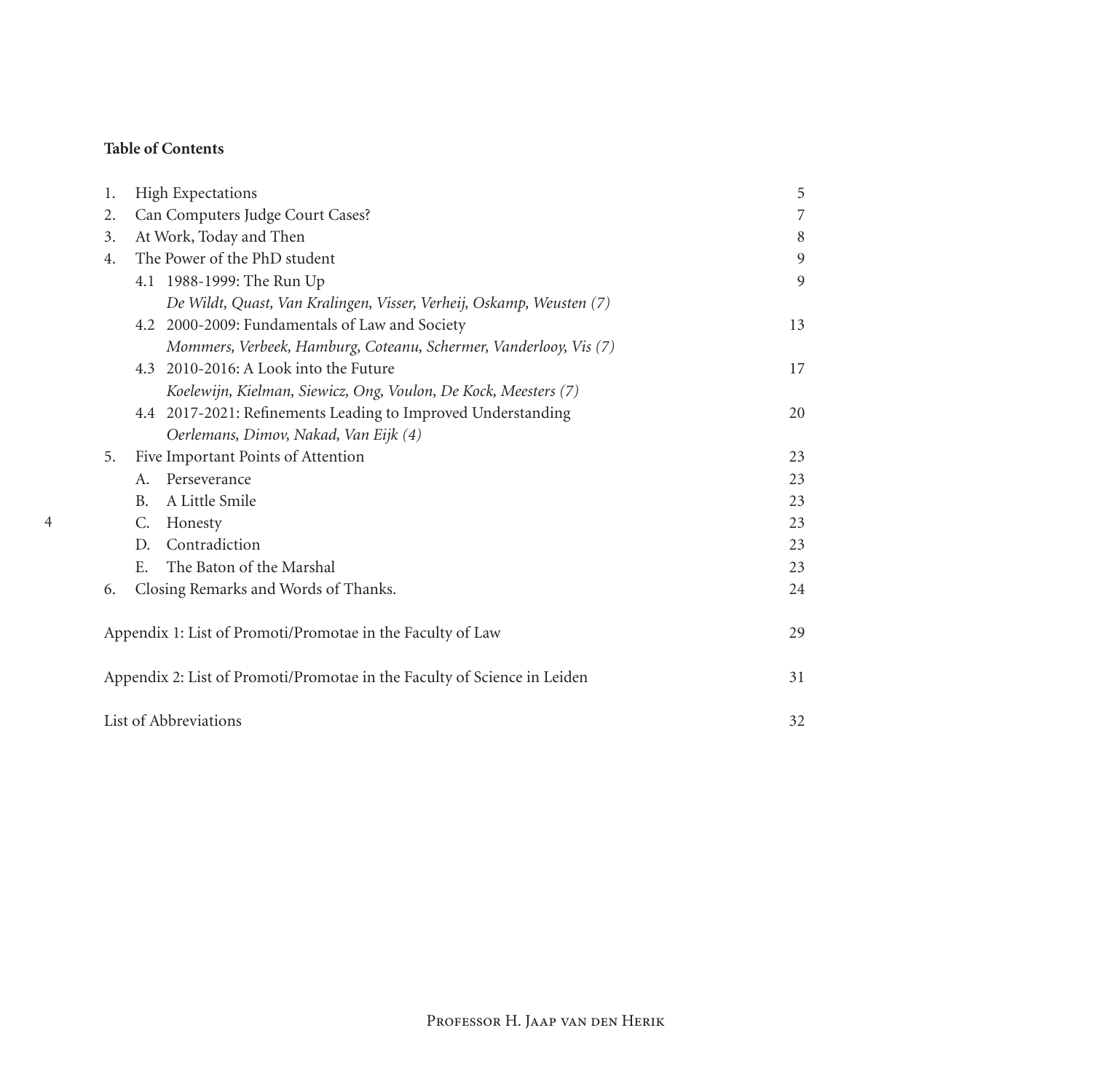Madam Rector Magnificus, Madam President of the Executive Board, Mr. Vice-chairman of the Executive Board, Madam Minister for Migration, Fellow Professors of the Faculty of Law, Fellow Professors of Leiden University, Fellow Professors and Fellow Researchers, And furthermore, all of you who wish to add lustre to this gathering with your presence,

### Highly Esteemed Audience!

Today I will deliver my valedictory lecture as professor of Law and Computer Science at Leiden University, Faculty of Law. In recent years I have been able to combine this position with an appointment as Founding Father and Director of the Leiden Centre of Data Science, LCDS. My lecture, however, will cover the period from 1988 to 2021. I will outline the development of Artificial Intelligence within the law. The emphasis will be on the way in which this took place in the Faculty of Law.

This lecture will last fourty minutes and is structured as follows: the core question (10 minutes), the people who took up the challenge (25 minutes) and then my pillars (teachers, coaches, friends and opponents, 5 minutes).

#### **1. High Expectations**

From 1986 to 1989, Alfred van Staden was the Dean of the Faculty of Law. It was in those days that the word 'computer' was mentioned for the first time in the meetings of the Faculty Board. What is a computer? Do we have to go along with it? Does it help us? Fred was a modest man, but a man with insight and energy. He said to the Board of the LUF (Leiden University Fund): there should be an endowed chair of Legal Informatics. Subsequently, the then LUF-chairman Seerp Gratama went to work relentlessly. Within a short period of time, the LUF produced an institutional proposal for a named

Chair in Legal Informatics that was fit to be submitted to Her Majesty the Queen (Queen Beatrix). She gave her blessing and the recruitment could start. There was a preparatory committee headed by Kees Schuyt and an advisory committee headed by Hans Nieuwenhuis, and then there was the Dean who acted as a real leader. I was lucky, because in 1983 I had completed my dissertation at the Delft University of Technology with the title *Computer Chess, Chess World and Artificial Intelligence*.

In the Netherlands, it was the first dissertation on Artificial Intelligence (from now on also referred to as AI). The receiving tone was mainly set by the people who had only read the expectations for the future: "Before 2000, a computer program will outperform the human World Champion at chess". Chess Grand Master Hein Donner, but also players such as Hans Ree, Hans Böhm, and Paul van der Sterren did not believe it. Neither did my supervisor Adrian de Groot and my (mental) coach Professor Max Euwe. Grand Master Genna Sosonko was my only supporter.

I cannot help but make a sidestep here. After all, you may be wondering how I proposed the title of my current valedictory lecture? The idea started on June 21, 1983. I obtained my PhD and my supervisor Adrian de Groot was the last to act as opponent. He received a few extra minutes from Rector Magnificus Sikkema who asked the beadle not to pronounce "Hora est". The hall was stunned. This was unique in the academic world. The astonishment in the room grew even greater when the exchange of arguments took place at the cutting edge.

De Groot stated: "Computers will never be capable of beating the human world chess champion. That requires intuition and intuition cannot be programmed." I countered that intuition is based on knowledge that is stored in the unconscious or subconscious of man and that one of the tasks of Artificial Intelligence was and is, to make that knowledge explicit.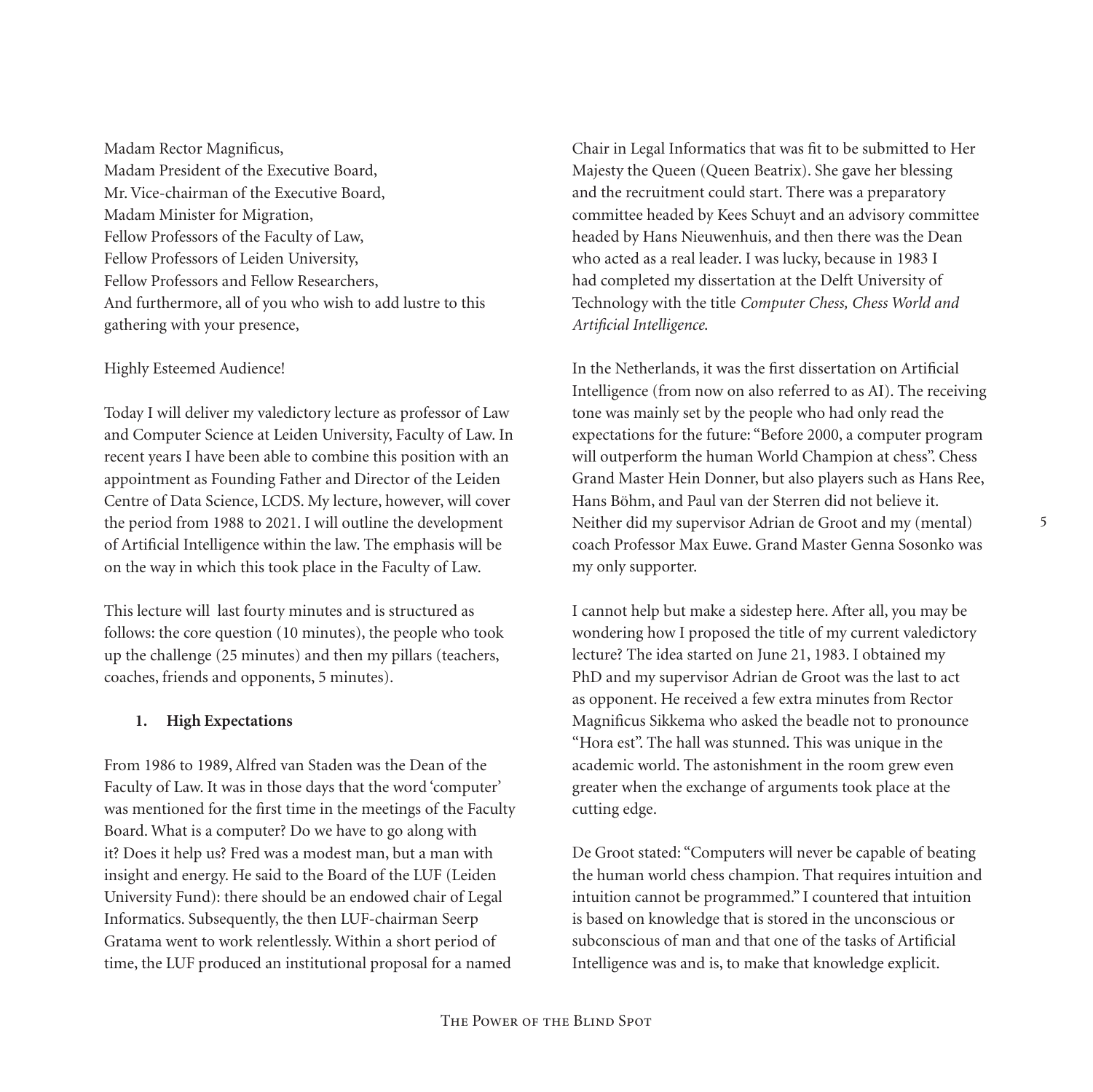Arguments were exchanged back and forth, and the audience listened breathlessly. In reality, it was a repeat of previous meetings in Leiden, Amsterdam, and Groningen for both of us. After some time, the Rector Magnificus concluded the discussion with the comment: "Gentlemen, your time is over. It is a draw. I am closing the ceremony."

At the beginning of July (two weeks later) I received a request from the magazine *Intermediair* to briefly comment on an article submitted for publication by Prof. dr. A.D. de Groot (1983). It was titled: *On Chess-players' Intuition or: Van den Herik's Blind Spot*. To my wife, I could not suppress my admiration for my supervisor: "What a great fighter this man is to defend the subject with such fervour." You can read the text in *Intermediair*. Here, it is also worth noting that fourteen years later on May 11, 1997, the Deep Blue program beat the human World Chess Champion Garry Kasparov in a match by a score

19e jaargang 28 - 15 juli 1983 intermediair A. D. de Groot Over schakers-intuïtie of: de blinde vlek van Van den Herik

of 3 ½ - 2 ½.

Adrian de Groot, *Intermediair*, 1983.

Back to the three Grand Masters of Political Science, Sociology, and Law: Van Staden, Schuyt and J.H. Nieuwenhuis. Tributes (then and now) from my side to the three mentioned, for proposing me for this position. In the introductory meeting I promised them that I would do my utmost to provide the new chair with the right impetus. The Executive Board of the University ratified the appointment poposal, having obtained affirmative information from the sister faculties. The proposal

no longer had to be submitted to Her Majesty, because the approval of the establishment of a chair and appointment of a professor no longer belonged to the tasks of our Majesty. This made my chair one of the last chairs established by our Majesty. I was determined to fully live up to the high expectations of the crown. I started the task on June 1, 1988, with the support of the LUF-curatorium consisting of Hans Franken, Bert van Delden, and Hans Knook. They were later appointed as my *curatores* for life.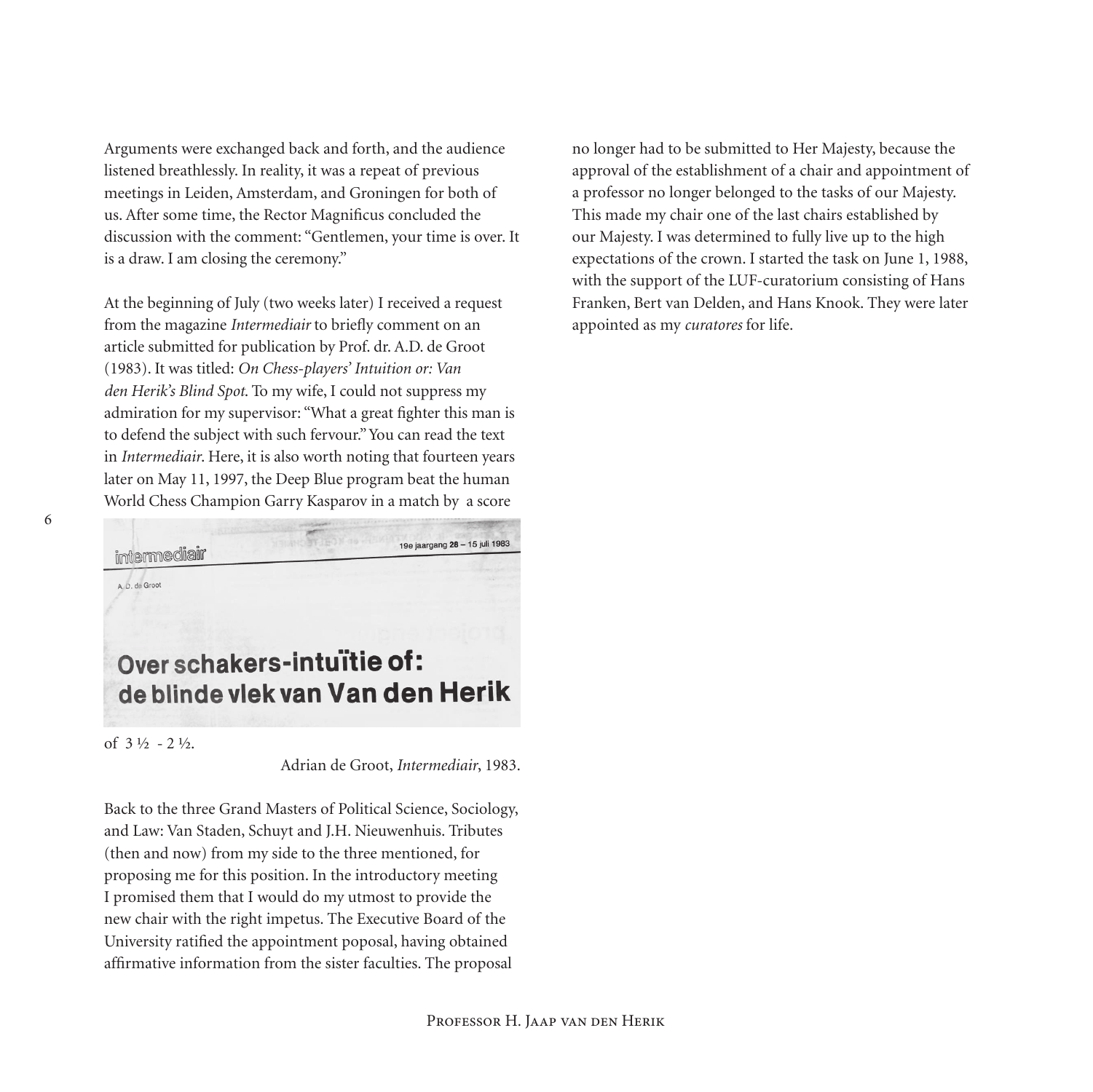## **2. Can Computers Judge Court Cases?**

From the question *Can Computers Play Chess?* to *Can Computers Judge Court Cases?* was just a small step for me. Inspired by Alan Turing's (1950) *Can Computers Think?*, during my nomination period I was already thinking along those lines. It was audacious, I knew that, so I kept it to myself. In November 1988 I was invited by the Chairman of the Executive Board of the University (Dr. Oomen) for an introductory meeting. Soon we talked about my inaugural lecture in Leiden. I then handed him the inaugural lecture that I gave in October 1988 in Maastricht (Van den Herik, 1988) and told him that I was proficient in chess, but not yet in law. "How long do you think this will take?" he asked. "Three years", I replied.

Of course, that was too long, because any newly appointed professor in Leiden was obliged to give his/her inaugural address within a year. "That puts us both in a difficult position", I said. It was the right choice of words for an administrator. Now we could solve a problem together. "I'll get my secretary to start on the agenda", Oomen said. "Then we can do business right away." We met on June 21, 1991 at 4 p.m. in the Great Auditorium of the Academy Building of Leiden University.

This appointment was the start of almost three years of hard work. There appeared to be surprisingly few books entitled *The Thinking of a Judge*. Obviously, I was looking for the counterpart of A.D. de Groot's (1946, 1965) work: *Thought and Choice in Chess*. There were many publications on philosophy and law, such as Wiarda (1972), J.H. Nieuwenhuis (1976), Hage (1981, 1987), Dworkin (1986), Prins (1986), Ashley (1988), Witteveen (1988), and later Hirsch Ballin (1990) was added. It was all new to me and I devoured it as an aspiring law student. Laws, rules, norms, vague norms, open texture, open norms, and much more. Fortunately, at that time I was surrounded by a team of very talented colleagues, namely Aernout Schmidt, Jaap Hage, Franke van der Klaauw, and Corien Prins. In

the meantime, Hans Franken proposed to work with us in terms of content. That seemed like a very good idea. And so we, Hans and I, became colleagues *proximi*, with the names Legal Information Technology (Jaap van den Herik) and Information Technology Law (Hans Franken). This was the start of an exciting development.

The official start was on June 21, 1991. Wim van der Poel, one of the founders of Computer Science in the Netherlands, said to me when he heard the title: "That's a great find!" When I wanted to explain something to him, he said: "No, no, I completely understand, that title is good." For me that was a huge encouragement, because there were many people who thought otherwise. The main hall in the Academy was packed, two extra rooms were connected with image and sound. The intellectual preparation was perfect – thanks to Bob Herschberg. There was doubt in the professors' benches. For instance, Ferry Feldbrugge spoke to his neighbour Peter Kooijmans (my spokesperson) after the applause: "Who have we appointed now?" Peter Kooijmans: "Ferry, this will all be fine. I know him."

The next day, two newspapers opened on page 1 (the front page) featuring this new development. De Telegraaf (¾ page) and de Volkskrant (¼ page).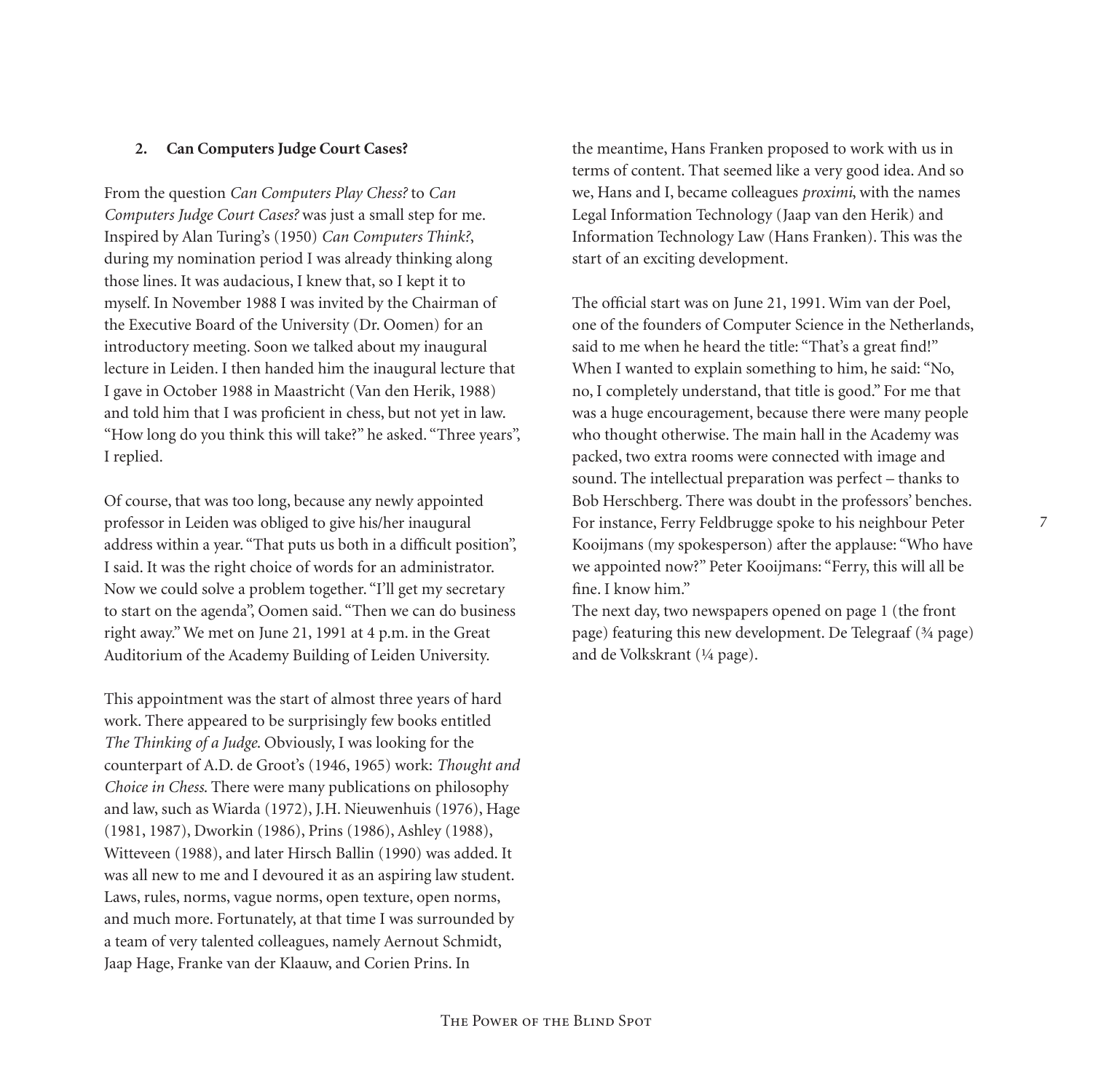### **3. At Work, Today and Then**

Stories are good and beautiful stories are better, but then there must be achievements. To build something you need ideas, and also people, a lot of goodwill and a little bit of money. My inaugural lecture was full of ideas that were the starting point of the work envisaged in 1991 and which have proved their worth up to today. In addition, the contents of these ideas made it also possible to support the next step in 2019 towards legal technologies.

The essential element for a good intellectual development is a good organisation, an organisation within the Faculty's own organisation and within the large organisation of the University. All organisations have to support the new development and hence should support eLaw (then still called Law and Computer Science). For a proper flourishing, you need contacts and contracts throughout the Netherlands. Moreover, for a fruitful development in a multidisciplinary way, multidisciplinary contacts throughout the Netherlands and preferably also outside the Netherlands are even more necessary. In brief, the list of wishes was large. One day a week was not that much, but the enthusiasm as shown by Aernout, Jaap, Franke, Corien, and Hans was large. Maybe they did not all believe in our mission then, but they found it compelling. Elsewhere in the Netherlands, the eyes were already on our group. As a case in point, Kees de Vey Mestdagh approached me in 1989 with the idea of founding JURIX, the foundation of JURIdical eXpert systems in the Netherlands and Belgium (Jaap chairman, Kees secretary and PR, Carolus Grütters treasurer).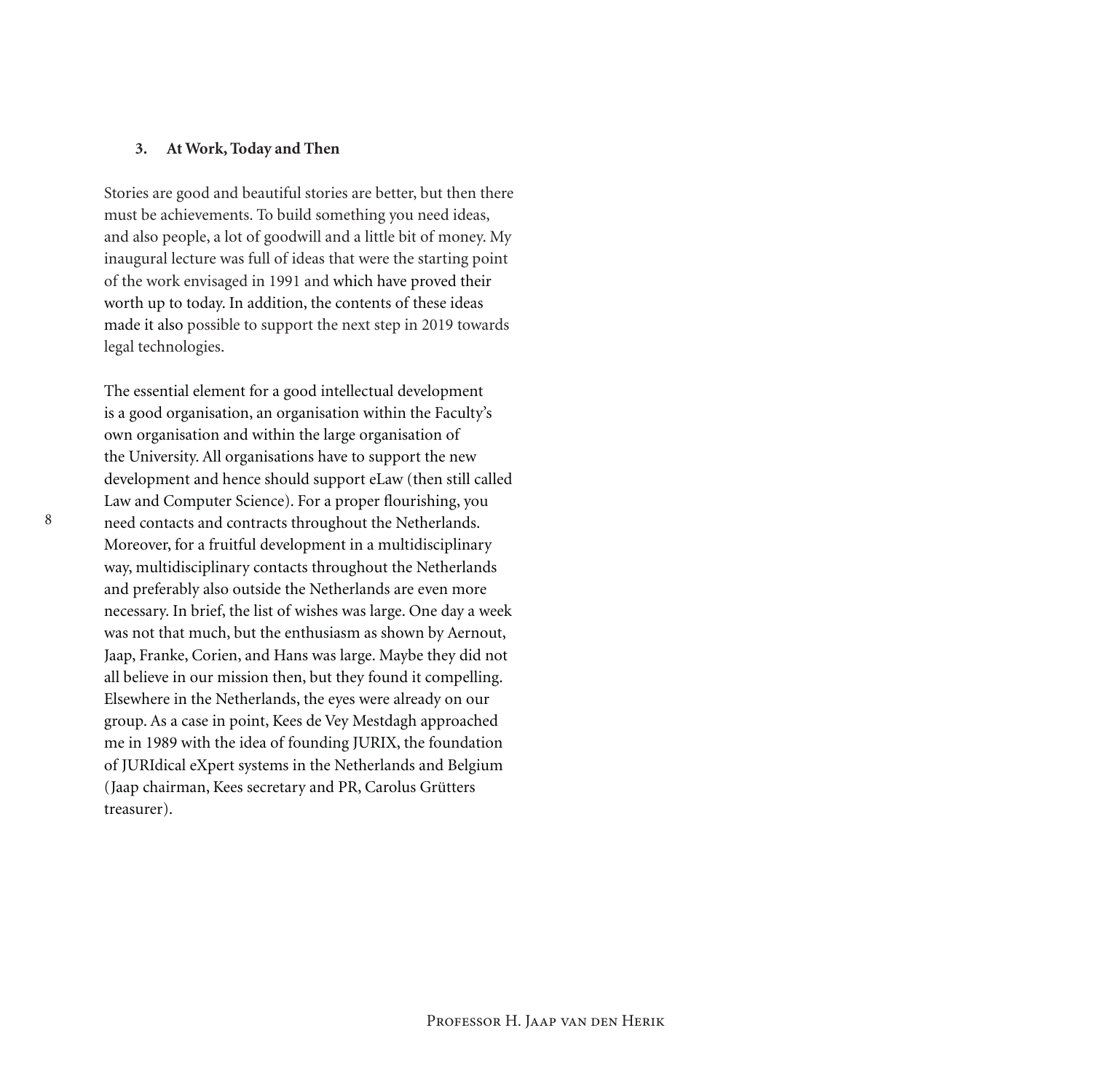## **4. The Power of the PhD Student**

Ideas are good, but small groups that wish to develop big ideas are usually not capable of performing great things in academia without PhD students (barring the rare exception). Thus we were pleasantly surprised when the Faculty of Law (via the multidisciplinary JUrimetry group of the social Security (JUS)) was the first entity to grant us a PhD student (Jaap de Wildt) and later another one (Jeanette Quast). Then NWO awarded us a project (two PhD students, viz. Robert van Kralingen and Pepijn Visser). Now we were well equipped to start.

Since Loevinger's (1948) fundamental article entitled *Jurimetrics: The Next Step Forward*, it has been clear to any legal researcher that measurement is important for taking the next step in law. Hans Franken (1973) also benefitted from this idea in his dissertation entitled: *Prosecution Policy, a jurimetric study concerning the prosecution policy of the Public Ministry regarding article 26 Road Traffic Law*.

In general, we may state that the competence of a PhD student is recorded in his/her dissertation. Such an academic result is a signal to colleagues that substantial progress has been made, or even a memorable result has been achieved. We know that the scientific world may have an impact on the social world. Here, it is also clear that the legal world can have a different perspective on which rules and values should be developed.

I have divided the twenty-five legal AI dissertations that I wish to discuss today into four classes [7-7-7-4], namely, Class 1: The Run Up (1988-1999) Class 2: Foundations of Law and Society (2000-2009) Class 3: A Look into the Future (2010-2016) Class 4: Refinements Leading to Improved Understanding (2017-2021)

## **4.1 The run up (1988-1999)**

*De Wildt, Quast, Van Kralingen, Visser, Verheij, E.W. Oskamp, Weusten (7)*

## *Jaap de Wildt: Judges and Vague Norms*

Hans Franken came up with the idea to take Jurimetrics as one of the starting points for our ambitious research programme. It seemed like a good start. Moreover, it fitted seamlessly with JUS's research. Partly because of this, our first PhD student **Jaap de Wildt** was engaged in "a jurimetric investigation into the explanation of the concept of 'suitable work' from the Unemployment Insurance Act". As you may know, I like short titles - if you have something to communicate, do it briefly. Preferably in five or fewer words. So, you understand I just mentioned the subtitle. The title of the dissertation was: *Judges and Vague Norms*. I learned many things from the dissertation, the collaboration went smoothly and Jaap de Wildt obtained his PhD on June 22, 1993 with Hans and myself as supervisors. At the time the function of reviewer was still in use in Leiden; our reviewer was Jaap Riphagen. (Further details are in Appendix 1.)

The underlying problem statement (PS) by De Wildt (1993) was as follows.

PS: *To what extent is it possible to formalise a (vague) legal concept?*

The PS then focussed on two research questions (RQs), namely,

RQ1: Can a court decision on a particular legal concept be adequately described as a function of the relevant case characteristics?

RQ2: To what extent can general rules be derived from court decisions on the interpretation of (vague) legal concepts?

It became a very interesting dissertation. Here, I restrict myself to De Wildt's results that relate only to the vague norm concerning *suitable work*.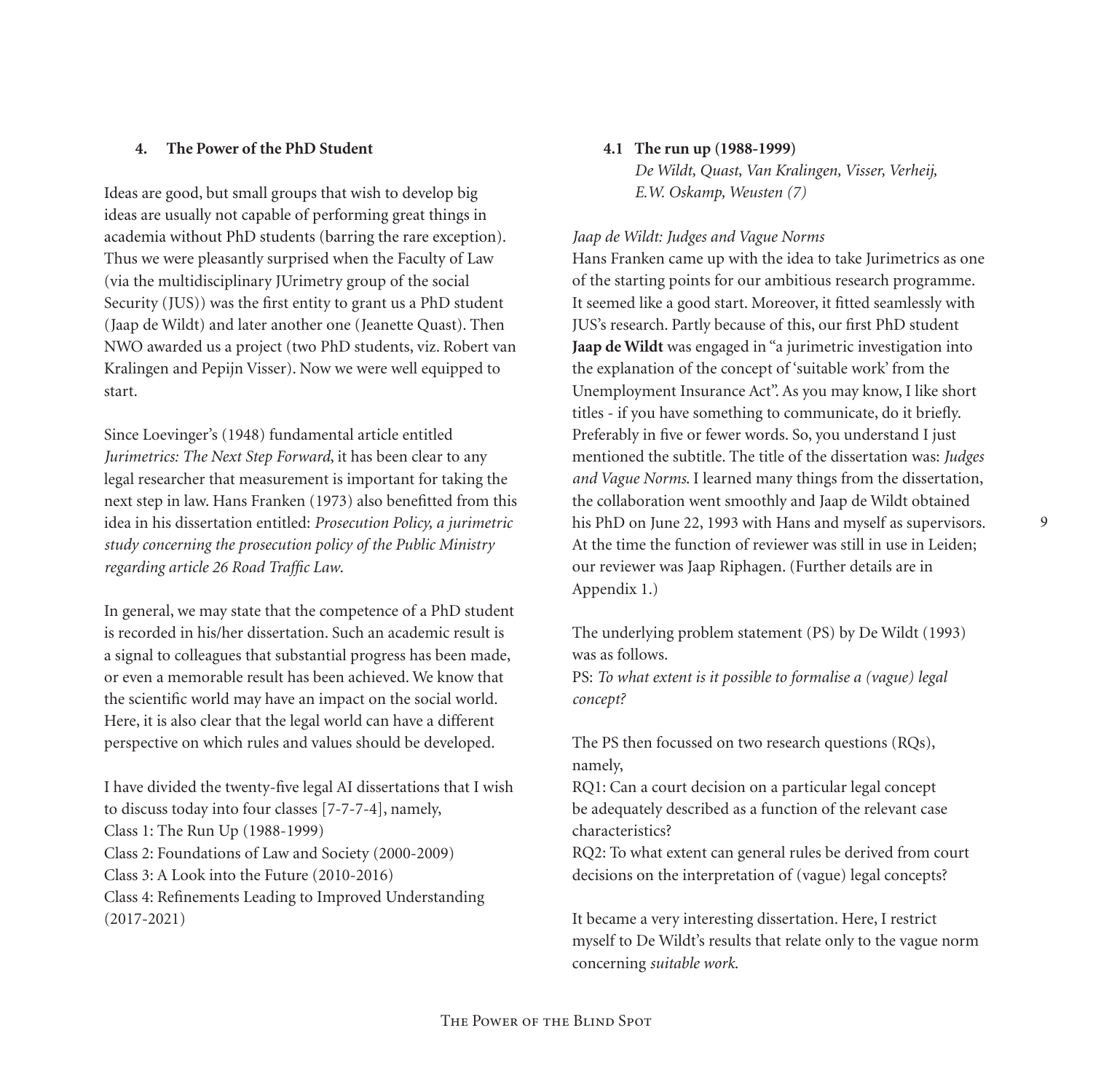De Wildt has analysed 104 decisions of the Central Appeals Board (CRvB). An extensive model was drawn up for the subclasses (1) the wage level and (2) the nature and level of the work offered, and a smaller model for subclass (3) geographical factors. The research shows that seven factors have a significant meaning (see the dissertation). The developed knowledge system arrives at the same decision as the CRvB in 98 cases. This is a particularly satisfactory result for a first study in this field. For further results, I refer you to the dissertation.

#### *Jeanette Quast: Computers and Vague Norms*

When I saw that Jaap de Wildt's research was going to be a success, I dared to take the next step and **Jeanette Quast** dared too. Thus, the title of her dissertation became *Computers and Vague Norms*, with the subtitle "A computer model for the handling of legal cases". Coherence is important for every research group and the choice of these titles only makes the connection clearer. For a PhD student it is important to know what you are doing and what your colleagues are doing, as well as the direction of the research.

So far, a variety of legal knowledge systems had been developed that offered support in dealing with legal knowledge. I mention Juricas (De Mulder, 1984), Pallas ex Machina (PEM) (Schmidt, 1987), TESSEC (M.A. Nieuwenhuis, 1989) and PROLEXS (A. Oskamp, 1990), but making real legal decisions was not yet an accepted subject of research. Wim Voermans (1995), then still a fervent member of JURIX, came a bit close with his dissertation research: *Steering in the fog…, but with a radar*.

Jeanette Quast had all the skills needed for good multidisciplinary research: knowledge of KADS, an interest in programming, a pioneering feeling, and experience in setting up a large program entitled LEIDRAAD. Her problem statement was: Is it possible to describe knowledge about the application of a certain vague standard in such a way that this description can also be used in the application of other vague standards?

Two of her basic assumptions were:

- (1) the implementation of statutory regulations leaves much to be desired; and
- (2) the implementation of legal regulations can be improved through automation.

Her research work progressed steadily. Together with Leo Aarts (Co-Supervisor) we refined time and again the general treatment of a case. We discussed exhaustively the initiation module, the instruction module, the module selecting the points of contention, the reasoning module, explanation module, and follow-up module. The result was more than satisfactory. Her program LEIDRAAD became a generic model (Quast *et al*.,1996). In addition, there was the overall assessment module; that indicated also excellent quality. The qualifications were confirmed by the Promotion Committee of Leiden University (doctorate awarded). Moreover, there was a Committee that was given the task to select the scientifically best dissertation within the alpha-gamma sector. Jeanette's thesis was listed second, but for internal reasons the first prize was not awarded, and then the second prize did not become a first prize. In brief, an unrecognized breakthrough that I hereby record after 25 years.

## *Robert van Kralingen: Frame-based Conceptual Models of Statute Law*

*Pepijn Visser: Knowledge Specification for Multiple Legal Tasks* After this successful start of the AI and Law research for JUS, the next challenge was to supervise our two NWO researchers, **Robert van Kralingen** and **Pepijn Visser**. Assuming that all legal colleagues of De Wildt and Quast were able to imagine the essence of their investigation, it was completely different with Van Kralingen and Visser. The titles of their resulting dissertations, *Frame-based Conceptual Models of Statute Law*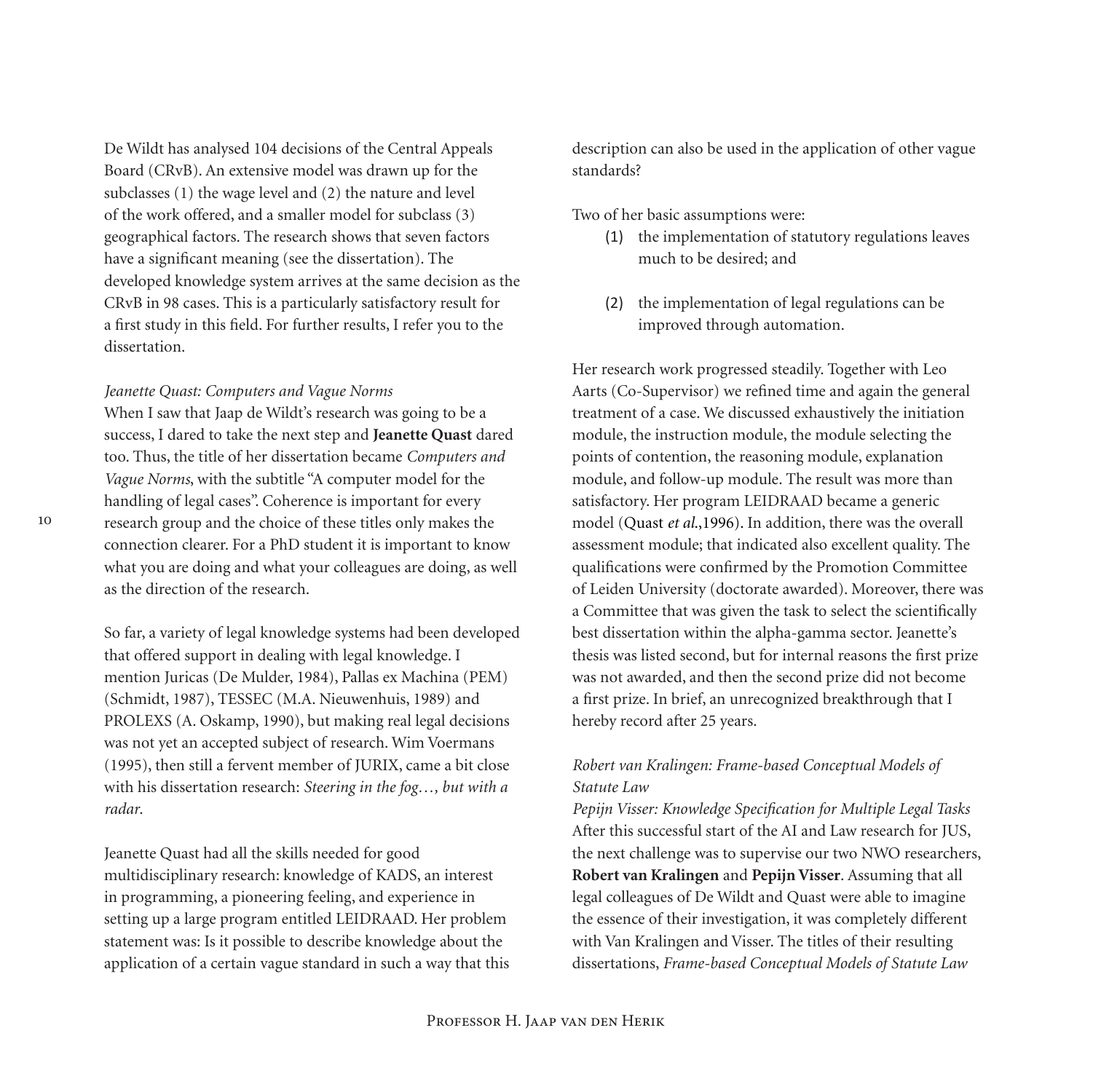and *Knowledge Specification for Multiple Legal Tasks*, were too difficult to understand at first glance. Clearly, those titles indicate at best that they deal with a contribution to the theoretical approach to developing legal knowledge systems.

Van Kralingen (a lawyer by training) took a schematic conceptual model of law as his starting point. His theory is applied to the Unemployment Insurance Act. The model can also be used in analysing the law. Visser (with a background in AI and information theory) was looking for a knowledge specification for multiple legal tasks, which usually leads to an abundance of specifications. Visser investigated how you can reduce this number. He arrived at a two-part formal ontology. Both researchers received their PhD on the same day: October 10, 1995. It was a heyday for Law and Computer Science.

### *Bart Verheij: Rules, Reasons, Arguments*

**Bart Verheij** was and is a gifted mathematician who was captivated at that time by the idea that computers can reason. In 1992 he was appointed to the so-called Archimedes project funded by the Foundation of Knowledge-Based Systems (SKBS). The project was carried out in Maastricht where Verheij was guided by Jaap van den Herik and Jaap Hage. Initially, Verheij's research interest was in the field of multimedia information retrieval, but gradually his attention shifted to argumentation. In this context, argumentation is regarded as a process. The purpose of the process is to justify conclusions (cf. Pollock, 1987). It is an old idea that comes from philosophy and has roots that go back even to Aristotle (cf. Rescher, 1977).

Verheij makes a distinction between: (1) properties of rules and reasons and (2) the role of the argumentation process. For rules and reasons, he examines the following three questions.

> (a) What is the role of rules and reasons in argumentation with refutable arguments?

- (b) Which properties of rules and reasons are relevant for argumentation and refutation?
- (c) How do these properties relate to each other?

For the argumentation process, he examines the following two questions.

- (d) What is the role of the argumentation process in argumentation with refutable arguments?
- (e) How is the refutation of an argument determined by the structure of the argument, other arguments, and the argumentation stage?

To arrive at statements and conclusions, Verheij uses two formalisms of different nature, Reason-Based Logic and CumulA (Cumulative Argumentation).

Re-reading the dissertation is highly recommended: many questions are asked and many answers are given. The title of the dissertation is still intriguing because of its simplicity: *Rules, Reasons, Arguments*, subtitled by: "Formal studies of argumentation and defeat".

*Eduard Oskamp: Information Technology and Sentencing* The slogan: "Rules are good, heuristics are better, but empirical evidence is even better" was an important guideline for researchers around 1990. With this knowledge, **Eduard Oskamp** started the *Information Technology and Sentencing* project in 1993, which was funded by the Scientific Research and Documentation Center (WODC) of the Ministry of Justice. It was a project under the umbrella of the Information Technology and Law (ITeR) program.

One of the major problems in justice is the inequality of sentencing in essentially equal cases. As you know, equality of law is one of the most important pillars on which our legal system rests. Leijten (1989) described two almost identical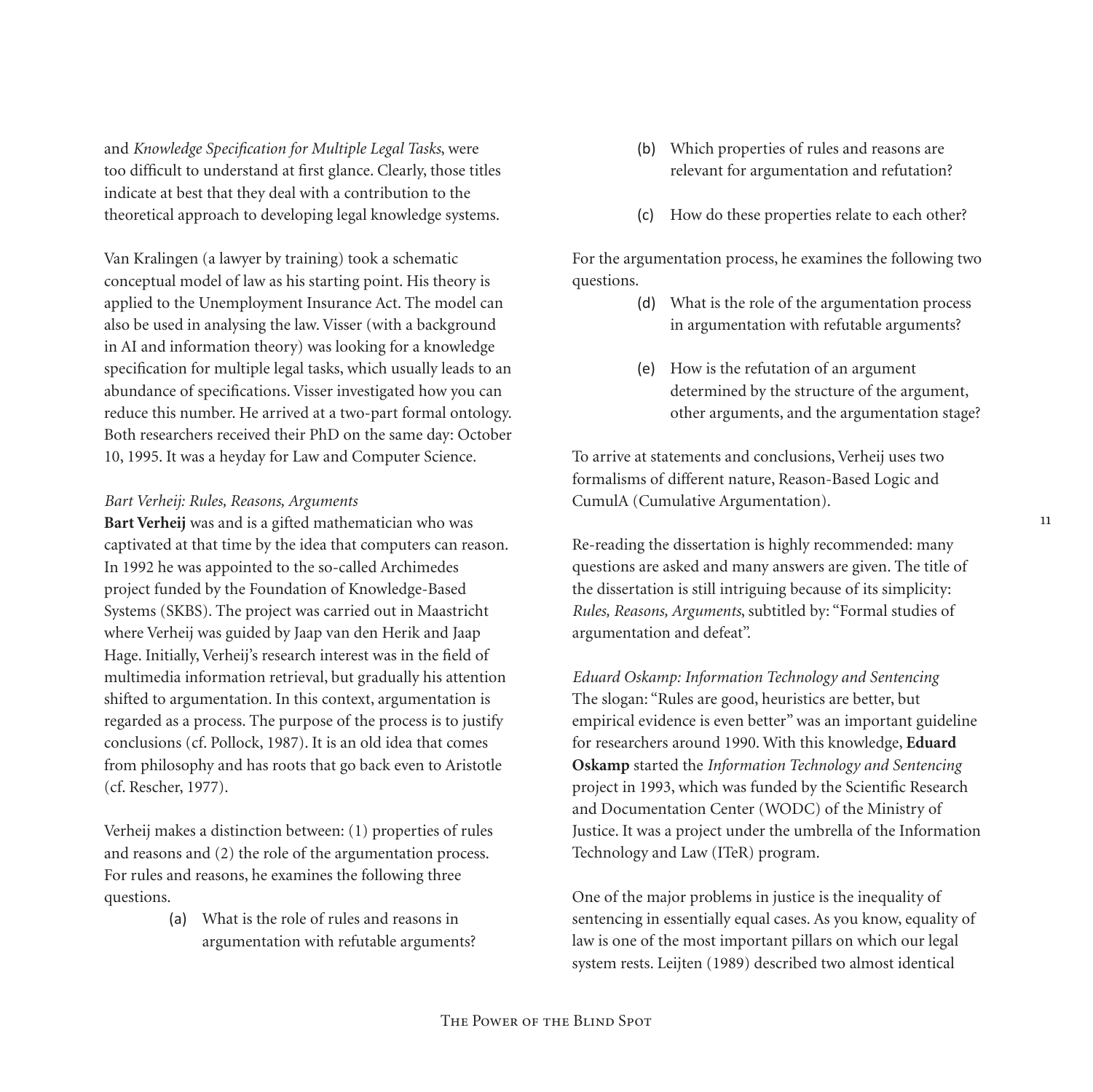criminal cases, in which two children were killed by a car driver through gross negligence. They had ended completely differently. It was one of the many triggers that encouraged the WODC to investigate the inequality.

It was then abundantly clear that rules and law had a difficult relationship. Also, the help of heuristics to support rules had not proved to be a sufficient solution. It should be completely different, it should be more empirically oriented. The question was therefore: how can we make theoretical research use Case-Based Reasoning? I was aware of one such a study. That was Antal van den Bosch's (1997) research in the field of Linguistics in Maastricht. He stated: "The rules of grammar are not sufficient to describe the behaviour of the language adequately, it requires case-based reasoning". That statement was a turning point in linguistics and in retrospect that also applies to *The development of a database* (subtitle of Oskamp's dissertation) for *Computer Support in Sentencing*.

At this moment, I need only refer to today's symposium and in particular to the lecture by Henk Naves (President of the Council for the Judiciary (RvdR)) who told us: "Judiciary wants three quarters of judgments online". The question now is: when will it be achieved? At the present time the judiciary is still in the early stages of using machine learning and big data.

Let us go back to the beginning of the beginning, back to E.W. Oskamp, to the program Information Provision for Sentencing (IVS). On page 16 of his dissertation, Oskamp introduces the general case-based reasoning cycle in Figure 1.1. It is an overview that provides deep insight into the AI entity judging a court case. Many AI and Law researchers have made good use of this schematic representation. It has turned out to be the springboard that is currently in the spotlight.

*Marnix Weusten: Building Legal Knowledge Systems* Many lawyers are like architects. They design a house, a university or a palace and then leave the actual building to others. PhD candidate **Marnix Weusten**, however, was cut from completely different cloth. He worked briefly in the legal profession and designed an alimony program (1984- 1985). As a lawyer, he subsequently developed (85/86) the first computer program RELAX in the field of Relative Competence approved by the software management working group of the Dutch Association for the Judiciary (NVR). He worked at the Center for Policy and Management (UU, with Albert Koers) and was active in JURIX. Albert and I believed that Marnix should show his talents in writing a dissertation. That incentive resulted in a great success.

The aim of the research was to write a methodological book on *The Construction of Legal Knowledge Systems* that would be accessible and understandable to every lawyer. The subtitle would be: "KRT: methodology and tools", where KRT stands for Knowledge Representation and Tools. Here, matters such as the consistency module and the decision system module were discussed.

There were two well-formulated problems, but most attention went to the question whether it works: Can knowledge systems developed in this way be used with any success in practice? The answer to that was affirmative. Using the methodology described, Kluwer published two knowledge systems commercially, namely: Wvp (Law equalling pension rights in the event of divorce) and Ovb (transfer tax). This characterizes our first success at the end of the first period: With knowledge of Law and AI, we had reached both the lawyers and the market. With the 21st century, the time had come to orient ourselves on the foundations of law and society using the new technologies.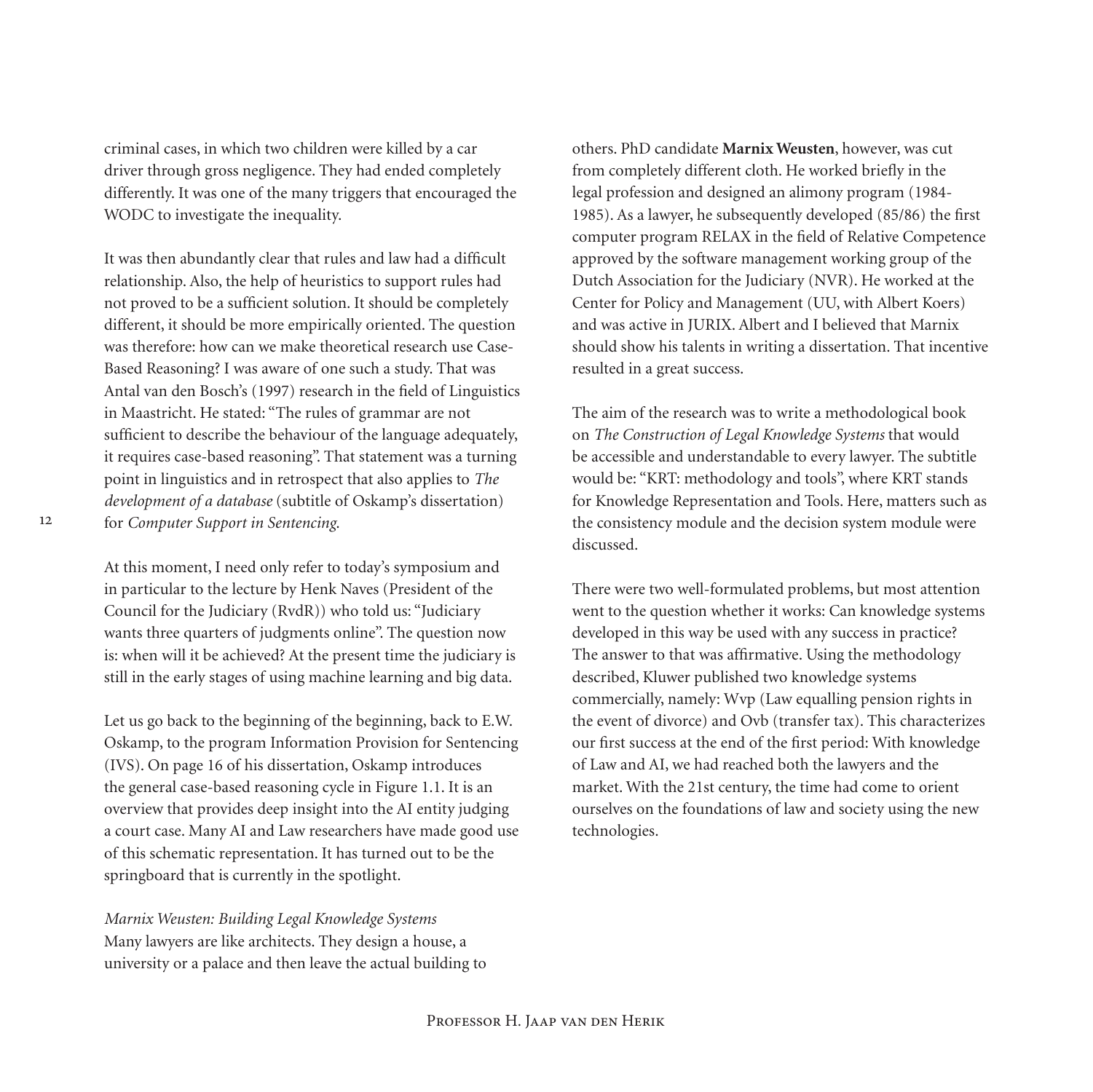**4.2 Fundamentals of Law and Society (2000-2009)** *Mommers, Verbeek, Hamburg, Coteanu, Schermer, Vanderlooy, Vis (7)*

The question that we as a Law and Informatics group asked ourselves at the beginning of the new century was: How can we connect the new Law and AI concepts with the wishes of our colleagues and society? You will see that in the valedictory lecture I also follow the structure of the symposium: first exploratory and inventorying research and then making multidisciplinary connections between science, society, and the law. The ultimate goal is to propagate these connections with the help of successors. You may have seen this in the third part of the symposium: Kaleidoscope of successes.

#### *Laurens Mommers: Applied Legal Epistemology*

In brief, around the turn of the century we started with the foundations of science. NWO had once again awarded us a research project in a competition organized by MAGW (Society and Humanities). We had managed to attract the talented junior researcher **Laurens Mommers** for this project. The title of his research was: *Applied legal epistemology*, with the subtitle "Building a knowledge-based ontology of the legal domain".

Mommers assumes that philosophical theories about knowledge can contribute to the quality of knowledge representation. He then distinguishes three dimensions: knowledge acquisition, the knowledge object, and the justification of the acquired knowledge. He thus combines the research results achieved by Van Kralingen, Visser and Oskamp, and also provides them with a stable base. He then gives an overview of ontological claims from different legal theoretical points of view. On this basis, he discusses in detail two objects of legal knowledge that are the result of a process of reasoning: systemisations and interpretations. It is the culmination of the work by Toulmin (1958) and Verheij (1996). Finally, the theory is applied to some central features of Dutch law, such

as guilt and criminality. He received his PhD on June 20, 2002. His work has been very inspiring for PhD students after him. In any case, Daniel Dimov has been able to apply and continue that work in the field of *Crowdsourced Online Dispute Resolution.*

## *Joop Verbeek: Police and the New International Information Market*

At this point we move on to interpretations. The importance of interpretations arises especially in the exchange of information, such as it takes place at the police and other investigative authorities. The problem is growing exponentially when it comes to international data exchange. AI, Law, and the police found each other around the turn of the century near the three-country point close to Maastricht. With financial support from the European Union, the then chief of police of Limburg-South, Henk Mostert, managed to set up two wonderful projects under the names PALMA (Police Connections Aachen-Liège Maastricht) and EMMI (Euregional Multi Medial Information Provision). Professors Jaap van den Herik and Theo de Roos supported Mostert with his application. Expert knowledge was provided by Leo Plugge (computer scientist at UM) and the very active PhD student **Joop Verbeek**. He was a skilled lawyer, adept at maintaining computer connections and an organiser through and through.

The problem statement was: *Can a legal framework be developed that allows a secure link between national police networks in the context of European border-regional information cooperation?*

This was followed by a legal question, a technical question, and three additional research questions. All five were very interesting. The best thing I can do in this valedictory lecture is to recommend the dissertation *Police and the New International Information Market,* with the subtitle: "Border-Regional Police Data Exchange and Digital Expertise".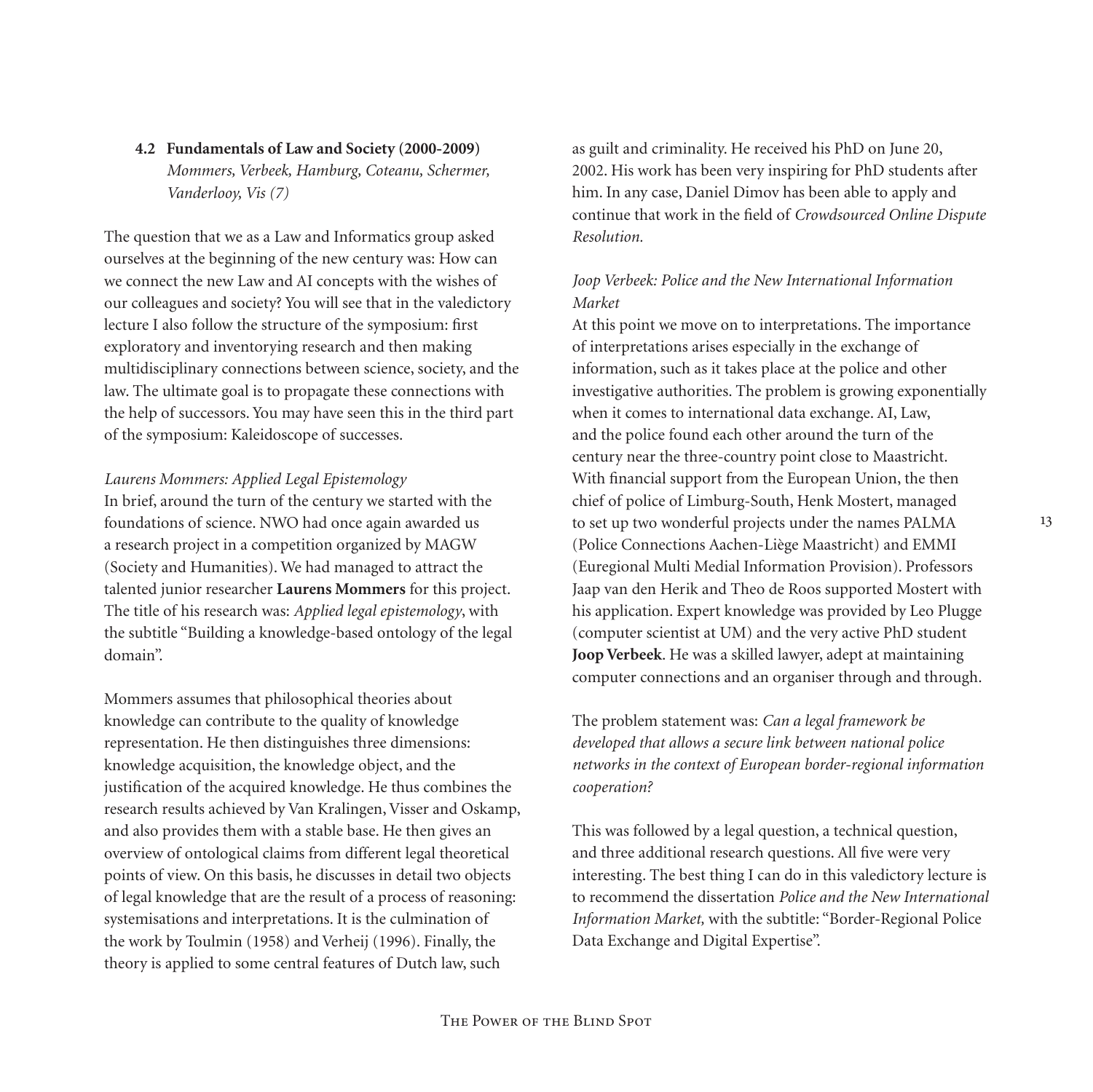Verbeek describes various sub-projects that were financed by the Ministry of the Interior and Kingdom Relations. This led to a lot of attention being paid to requests for legal assistance, spontaneous provision, covenants and the Schengen Manual. Important questions in this regard are: when is linking prohibited or allowed, and when can it be automated and under which conditions? The PhD defence took place on October 14, 2004. It was a highlight for many police organisations.

## *Fred Hamburg: A Computer Model for Supporting Euthanasia Decisions*

The aforementioned research by E.W. Oskamp (1998) dealt with the delicate issue of legal inequality where legal equality was of great importance to those involved. The outcome was the establishment of a database. With this thought external PhD candidate **Fred Hamburg** approached me. It was a special conversation. The topic was euthanasia decisions.

You already understand that the ultimate question was: Can all the practical considerations that arise in decisions about the 'quality of life' in cases of euthanasia (for adults) in principle be accommodated in a knowledge system? As you can imagine, this was the start of a somewhat lengthy preliminary process. As a scientific researcher I found Hamburg's question intriguing. As a professor, I thought who (which team) could answer this question? And why should I be part of that team? Fred had himself well prepared for the last question. "I don't know anyone else in the AI world in the Netherlands whom I could approach with this question. It's about intelligent systems. Please, think about it once more." That's how we ended our first conversation. I decided to consult some close friends and started with Heleen Dupuis. She is the elder sister of my schoolmate Foppe Dupuis. In the meantime, my respect for Fred Hamburg grew continuously since we did not know each other in advance and he still approached me with such a challenging scientific and societal question. Apparently, I needed the comfort zone of my friends to seriously discuss

his research question, while he had just openly and directly approached me with his research proposal. Yet, one thing was certain for me: serious people with exceptional ideas deserve to be supported.

After extensive preliminary consultations, I had formed a trio that would take care of the supervision. In addition to Heleen and myself, I had asked Eric Postma (psychologist and AI expert). Then I had requested the Committee for Promotions to make an exception to the usual number of no more than two supervisors. Our case was considered exceptional and so the four of us were able to get to work. We were at the start of four very interesting years. There was too much going on for a brief mention in a valedictory speech.

As PhD student Fred Hamburg worked hard and very seriously. On p. 93 of his thesis you can see the CBR cycle taken from E.W. Oskamp (1998) on which Hamburg based his model. His aim was to demonstrate the inconsistency of decision-making practices at the time. As a touchstone, Hamburg took two crucial decisions of the Supreme Court (the Chabot judgement and the Brongersma judgement) and showed that they are essentially contradictory.

He then came up with proposals in which computer decisions play an important role. The big question, however, is to what extent is society ready to accept a computer's judgement seriously. To gain some insight into this tangible question, the supervisors and the candidate organised a symposium, with speakers being Bishop Eijk (now Cardinal), Christian Union Group Chair André Rouvoet (later Vice-Premier) and ethicist James Kennedy. The discussion was conducted with mutual respect and in advance of the ceremonial defence (which took place the following day), candidate Hamburg received compliments for his work.

## *Cristina Coteanu: Cyber Consumer Law* The quality of our group's research had meanwhile acquired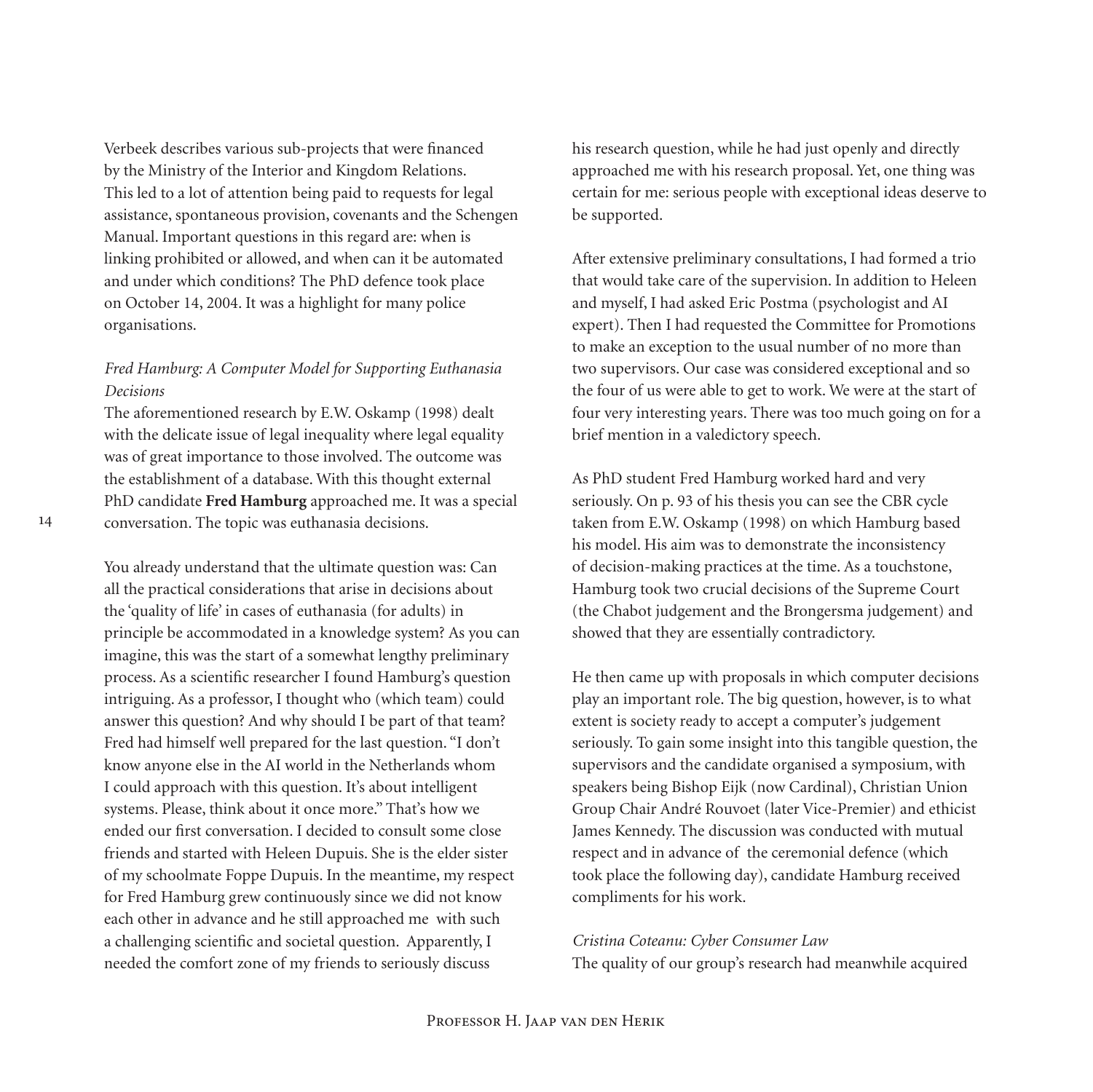international dimensions. As a consequence, it happened that the Romanian diplomat **Cristina Coteanu** invited me to supervise her PhD plans. She was stationed in Brussels working with the Romanian Ministry of Foreign Affairs and wished to write a dissertation on Cyber Consumer Law. This was an opportunity that I enthusiastically accepted after two preparatory conversations in which we discussed her elaborated ideas. She was ambitious, a good researcher possessing ample knowledge of the topic. Here too I secured myself an excellent co-supervisor in the person of Georg Howells, professor at the University of Lancaster. The research went smoothly and with good results regarding standardisation in online contracts, electronic agents in online consumer transactions and online dispute resolution.

When we got a little over halfway through the research, around chapter 7 (entitled Disclosure of Online Information), Cristina told me at the end of a meeting that the previous week she had been appointed Secretary of State of the Ministry of Justice. Consequently, she said: "I might have a little less time in the future to devote myself to the dissertation." I was perplexed. Chapters 8, 9 and 10 were barely under construction. I was very aware of my responsibility at that time. How was I supposed to support this young woman? I was sure I wouldn't drop her. "Listen", I said, "There is only one way we can complete this thesis and that is with your dedication and my directions." My proposal is: "You work on it every day from 9 p.m. to 11 p.m., even if you are visiting the Minister of Justice of Greece next week (as she had just told me). You say in advance that you are available until 8:30 p.m. and that you have to be in your hotel room by 9 p.m. because you have an appointment with your supervisor." She replied: "That's how we're going to do it. I think that's a good idea."

Of course, with the approval and permission of Rector Breimer, I had asked Minister Piet Hein Donner (not doctorated himself) to join the Doctorate Committee. Donner had been granted dispensation and promised to attend, but at the very last moment he was called to the House of Parliament by a number of Representatives to account for his policy. The defence took place on December 20, 2005.

## *Bart Schermer: Software Agents, Surveillance, and the Right to Privacy*

At the end of the 20<sup>th</sup> century, Law and Computer Science had changed its name to eLaw@Leiden, Center for Law in the Information Society; twenty years later, it changed to Center for Law and Digital Technologies. With the support of the E.M. Meijers Institute of Legal Studies and ECP.NL, **Bart Schermer** was appointed as a PhD student at eLaw. His task was to design a legal framework for the application of software agents in surveillance. The problem statement was as follows: *Is it possible to maintain privacy and freedom when software agents are able to overcome the information overload as a barrier to effective surveillance?*

It became a wonderful dissertation in which new perspectives on privacy were extensively investigated on the basis of five qualitative and five quantitative effects. The line of research was as follows: ordinary agent systems (2005-2008), international systems (2008-2012), open systems (2012- 2015), and fully scalable systems (2015-2020). A selection of the concepts discussed included: the autonomy of the agents, the legal status of the agents, identification, authentication, authorization, and integrity. On May 9, 2007 there was a symposium before the public defence, under the title: *Artificial Intelligence and Detection*, led by Alexander Pechtold. The general conclusion after the defence was that we have many things to ponder and re-ponder. More is going to change than we thought.

Bart Schermer's vision serves as a good guide for the continuation of this speech.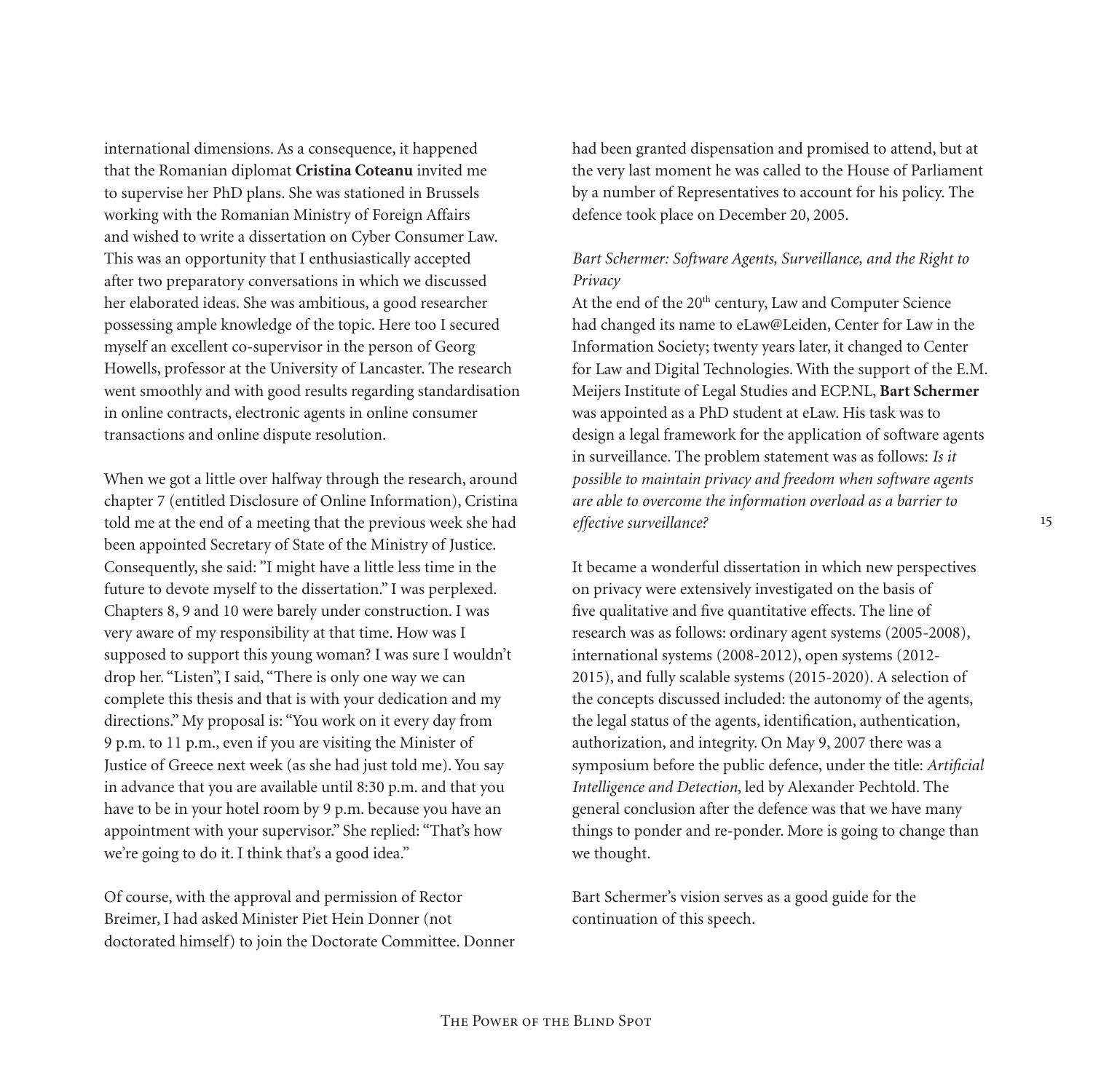*Stijn Vanderlooy: Ranking and Reliable Classification Thijs Vis: Intelligence, Police and Security Service: Compatible Quantities?*

The collaboration between De Roos, Van den Herik, and the police created a fruitful harmonious research model with a good spin-off. Within the framework of ToKeN 2000 there was also interest from NWO in stimulating multidisciplinary projects. The joint (Leiden-Maastricht) project proposal entitled *Intelligent Policing* was accepted by NWO, and two talented PhD students were appointed, **Stijn Vanderlooy** as AI researcher and **Thijs Vis** as legal researcher.

Although an adequate classification is a main task of any scientific research, investigations on classification frequently pose particularly hard problems. In practice, classification models appear to be used only for relatively simple tasks, such as predicting the whereabouts of a criminal person, profiling, fraud detection, and the risk of recidivism. In more difficult problems, domain-specific obstacles play a role. In that sense, the new research was in line with the research by Blokland and Nieuwbeerta (2006), who identified and quantified the exchange of costs and benefits in predicting the risks of recidivism. Our research had a different angle. The problem statement was*: To what extent can machine learning classifiers be used to increase the effectiveness and efficiency of law enforcement?* Vanderlooy explored three possibilities to answer this question: (1) sequencing the elements to be examined, (2) excluding classifiers that exhibit a known behaviour, and (3) replacing the binary classification with multi-class classifications. All three of these approaches have produced very good results. This is partly because Eyke Hüllermeier (Philipps Universität Marburg) was willing to participate in the project. [Incidentally, the mathematical results of this project have recently been improved by an inspiring contribution delivered by PhD candidate Quinten Meertens (2021), with Hüllermeier involved as advisor.]

In a sense, Vanderlooy's mathematical power overshadowed the contribution by Thijs Vis, who moved from Leiden to Tilburg during the project. But it all worked out fine. Please excuse me for the following, but Thijs (Vis, 2016) needed, as he himself wrote in my *Liber Amicorum, The Tilburg Years*, "a kick in the ass". So, in the end, all went well, even very well. Thijs wrote almost 400 pages to explain all the ins and outs of the security services. In plain language, the research question involved was: What exactly is the relationship between the General Intelligence and Security Service (AIVD) and the Criminal Intelligence Unit (CIE) of the Dutch police? I quote the last sentence (recommendation) of the dissertation: "It therefore applies to both the AIVD and the CIE/RIO (and the police in general) that investments must be made in mutual interaction and in building trust. [RIO stands for Regional Information Organisation.]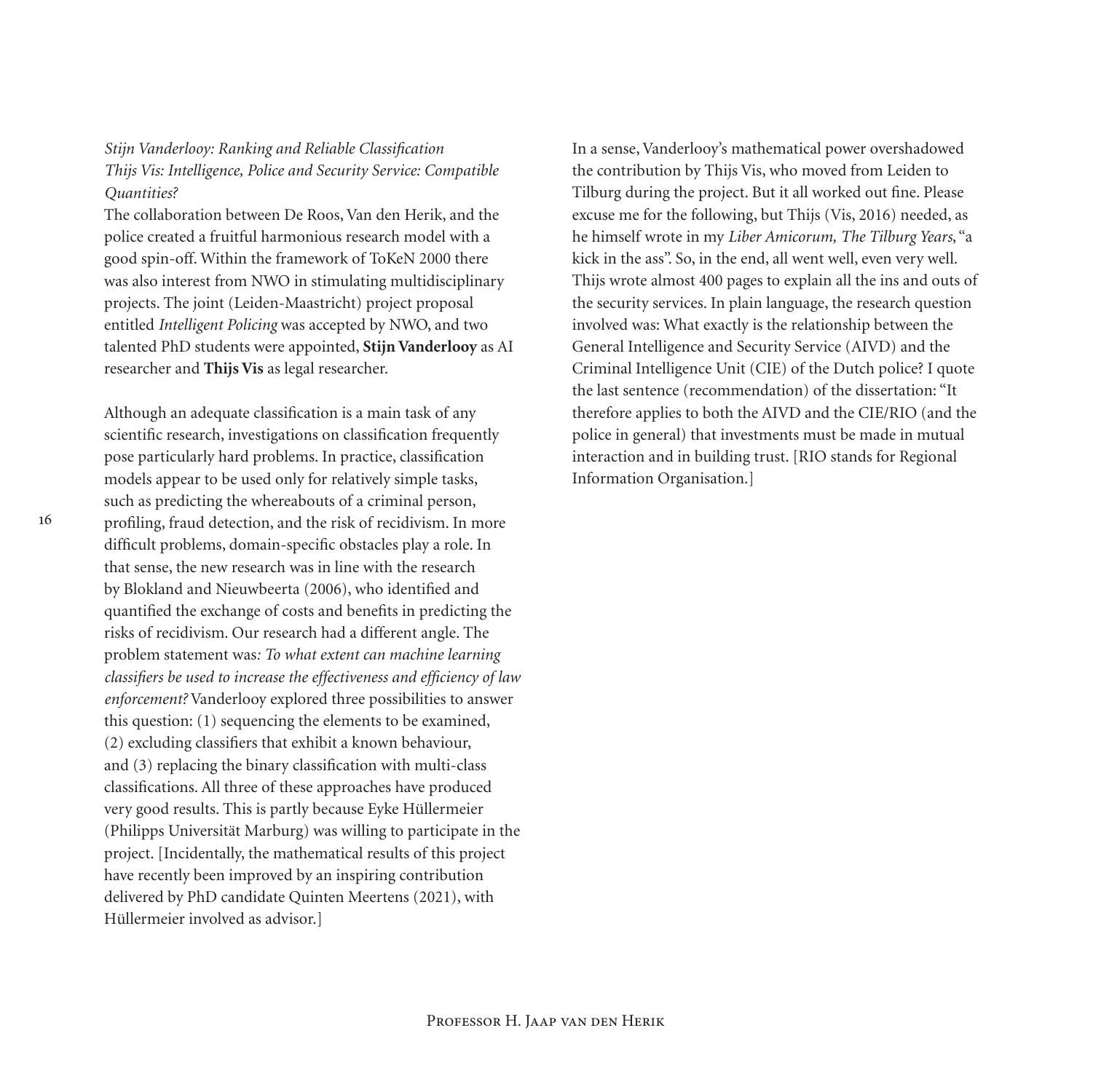## **4.3 A Look into the Future (2010-2016)** *Koelewijn, Kielman, Siewicz, Ong, Voulon, De Kock, Meesters (7)*

The foundations of Law and Society were affected by the tragic events of September 11, 2001. Then it became clear to NWO that there was a new task for the old ToKeN 2000 program for the next fifteen years, namely ensuring Accessibility and Access to Knowledge in the Netherlands (ToKeN; without year of identification of goals) in at least three areas (Cultural Heritage, Police and Justice, and Health Sciences). The implementation was started almost immediately. One of the projects that qualified in the competition was the ANITA project (project leader Kees de Vey Mestdagh). [ANITA stands for Administration Normative Information Transaction Agents.] ANITA consisted of five sub-projects, two of which were carried out in Leiden under the direction of Van den Herik, Schmidt, and Mommers.

## *Wouter Koelewijn: Privacy and Police Data*

*Hugo Kielman: Police Data Processing and Privacy* Two friends, two PhD students, two different subjects in the same field. The subtitles alone clearly show that the studies matched each other flawlessly. **Wouter Koelewijn** investigated the situation "About automated normative information exchange", while **Hugo Kielman's** dissertation discussed "Towards an effective guarantee". Koelewijn looked more at the technique and Kielman at the law. They were the Stan Laurel and Oliver Hardy of eLaw. To get their message across, they gave half a lecture each in which they interrupted each other continuously. That also happened earlier this afternoon (the last session of the symposium).

Koelewijn's problem statement was: *To what extent can the use of software agents and normative multi-agent techniques contribute to the improvement and regulation of the electronic exchange of police data?* He then formulated four research questions, the third question of which was: "How is the current exchange of criminal intelligence structured and what are the (legal) bottlenecks in it?"

This research question prompted extensive fieldwork. The Dutch police were thoroughly questioned and that led to honest answers. Kudos to the police officers who in this way took the practice of their profession a step forward. Below I mention only the five *main* bottlenecks that are discussed in detail in the thesis: (1) legal knowledge is difficult-to-access, (2) insufficient data control, (3) insufficient standardisation, (4) closed corporate culture, and (5) insufficient privacy safeguards.

Kielman's research ran parallel with Koelewijn's, so he knew the five main bottlenecks pointed out by Koelewijn. His problem statement was: *To what extent does the Police Data Act guarantee (a) the proper performance of the police task and (b) the fundamental rights of citizens more effectively than the Police Registers Act?* This research had an impactful methodological side. How were the police officers to be questioned by both Koelewijn and Kielman? My background with Police Chief Henk Mostert helped me enormously, as did the enthusiasm of police organisation expert Johan Oostveen and the drive of the Chief Commissioner for Zuid-Holland-Zuid and later head of the KLPD, Ruud Bik. They gave us the right advice.

The researchers worked day and night in a field full of tension. Two main approaches were clear opponents: instrumentalism and legal protection. The main task of the police is located in the actual maintenance of the rule of law. In practice, however, the other task also takes shape: providing help to those who need it. During the investigation, it appears on the policeagenda that more powers are needed for the legitimising effect of maintaining the rule of law. The concepts of *informational investigation method* and *informational privacy* clash here again, just as in the 1970 census, but now it is the technological progress that is a point of discussion. This contrast is quite clearly presented by Kielman in his concluding remarks. He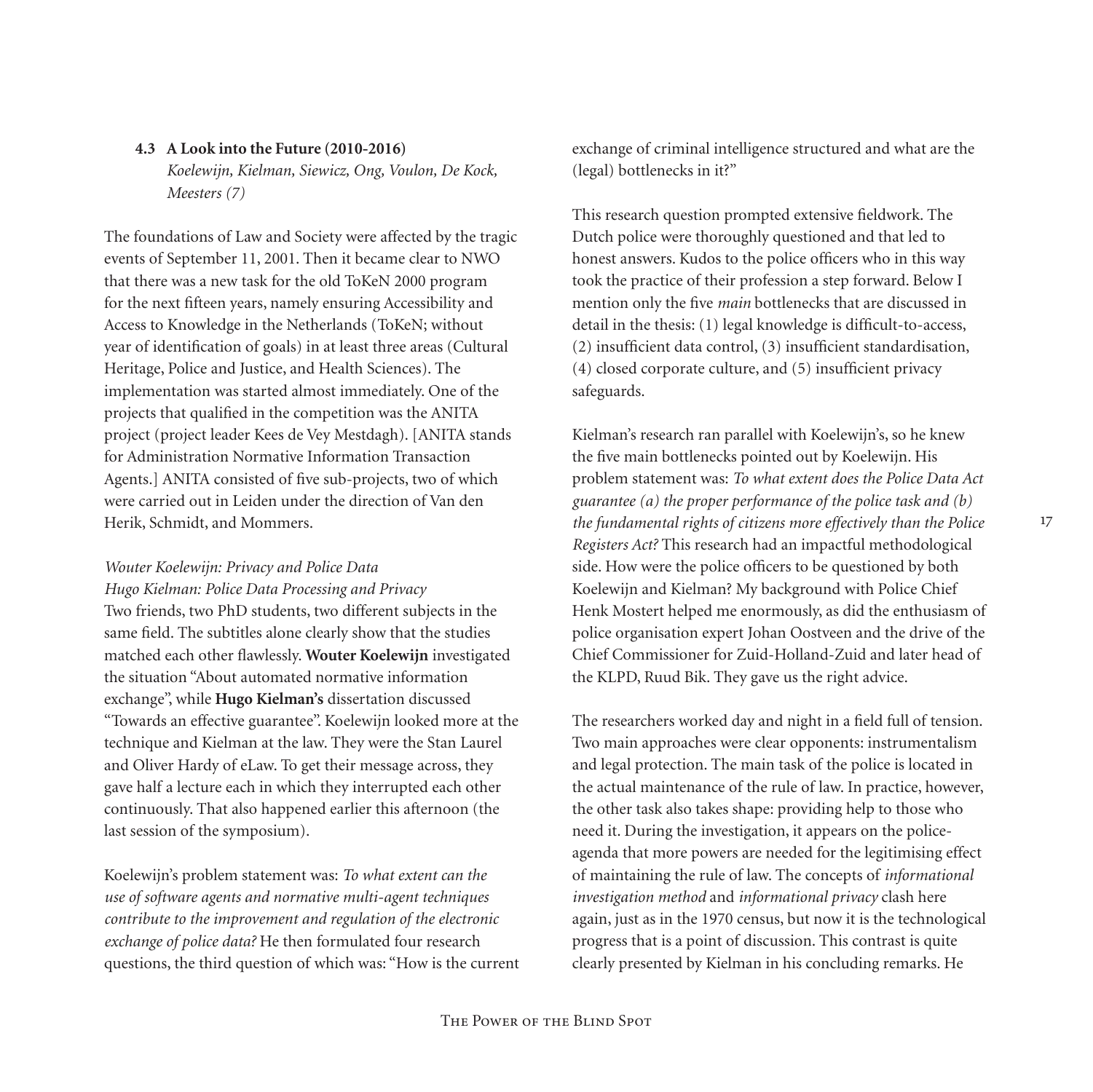strives for balance and ends his dissertation as follows. "Once the balance has been reached it will be possible to amend legislation, so that a more effective system of assurance is created." Nicely said, but more than ten years later we are still waiting for a balance.

## *Krzysztof Siewicz: Towards an Improved Regulatory Framework of Free Software*

Law and Informatics also has its far-away corners. As a case in point, I mention the 2005-2006 academic year, when Nuffic, as part of the Huygens Scholarship Programme, granted a sabbatical to Polish researcher **Krzysztof Siewicz** for his study on Free Software.

His approach was 'towards better legal protection of free software'. Siewicz was following the footprints of Stallman (1986) and Lessig (1999). *The essence of Free Software is that users are allowed to perform all copyright-relevant acts.* Indeed, this sentence alone raises the eyebrows of a number of lawyers. Still, it is an interesting topic. For instance, an operating system such as LINUX was created this way.

Hence, it has been developed through the efforts of a community. However, in that community there still must be a framework of rules that users have to adhere to. That is why the subtitle of the thesis is: "Protecting user freedoms in a world of software communities and eGovernment". It is a very nice technical dissertation that comes into its own in the excellent review by Ronald Leenes (2011*)* in *Rechtsgeleerd Magazijn Themis* under the title: 'Copyright under control'.

## *Rebecca Ong: Mobile Communication and the Protection of Children*

Multidisciplinarity and Internationalisation are the keywords of our research. As one of the founders of AI research in the Netherlands, I felt compelled to give substance to this. I saw at home with children and grandchildren how fast developments had gone, what should you encourage and where should you

place question marks? So, **Rebecca Ong**'s proposal fell into fertile ground. Hong Kong has a different cultural background with an emerging technological development, and thus was a good opportunity for further internationalisation. After some preliminary exchange of research ideas we were both enthusiastic to start.

Her first problem statement was: *How does mobile communication technology through the use of the new generation of telephones pose a threat to children and adolescents in terms of content, contact, and commercialization?* Her second problem statement was: *How should we proceed to identify the shortcomings in the existing regulations regarding the protection of this vulnerable group?*

During the research period both questions were answered perfectly. She was the first in the world to investigate this issue with regard to technology. She was also ahead of technological developments during her defence period. The ceremonial defence was set on April 22, 2010. However, due to the ash rain from the Icelandic Volcano Eyjafjallajökull, she was unable to fly to the Netherlands. Rector Paul van der Heijden gave permission for the first online defence in Leiden (it was – as he said – by very high exception).

## *Marten Voulon: Automatic Contracting*

You may have lost track of Hans Franken in the meantime, but that would be a mistake. "Jaap, we need to do something together again. I am approached by a PhD student interested in *Automatic Contracting*. Are you interested?" The new PhD student **Marten Voulon** proposed the following problem statement: *In which way and under which conditions does contractual binding arise if an automated system is used to enter into an agreement on behalf of a natural person or legal entity?* Some of his research questions were: How does all this fit into the prevailing doctrine of trust in wills? Should the system be seen as a legal subject? Or as a representative? When does an agreement come into existence? And what about the signature?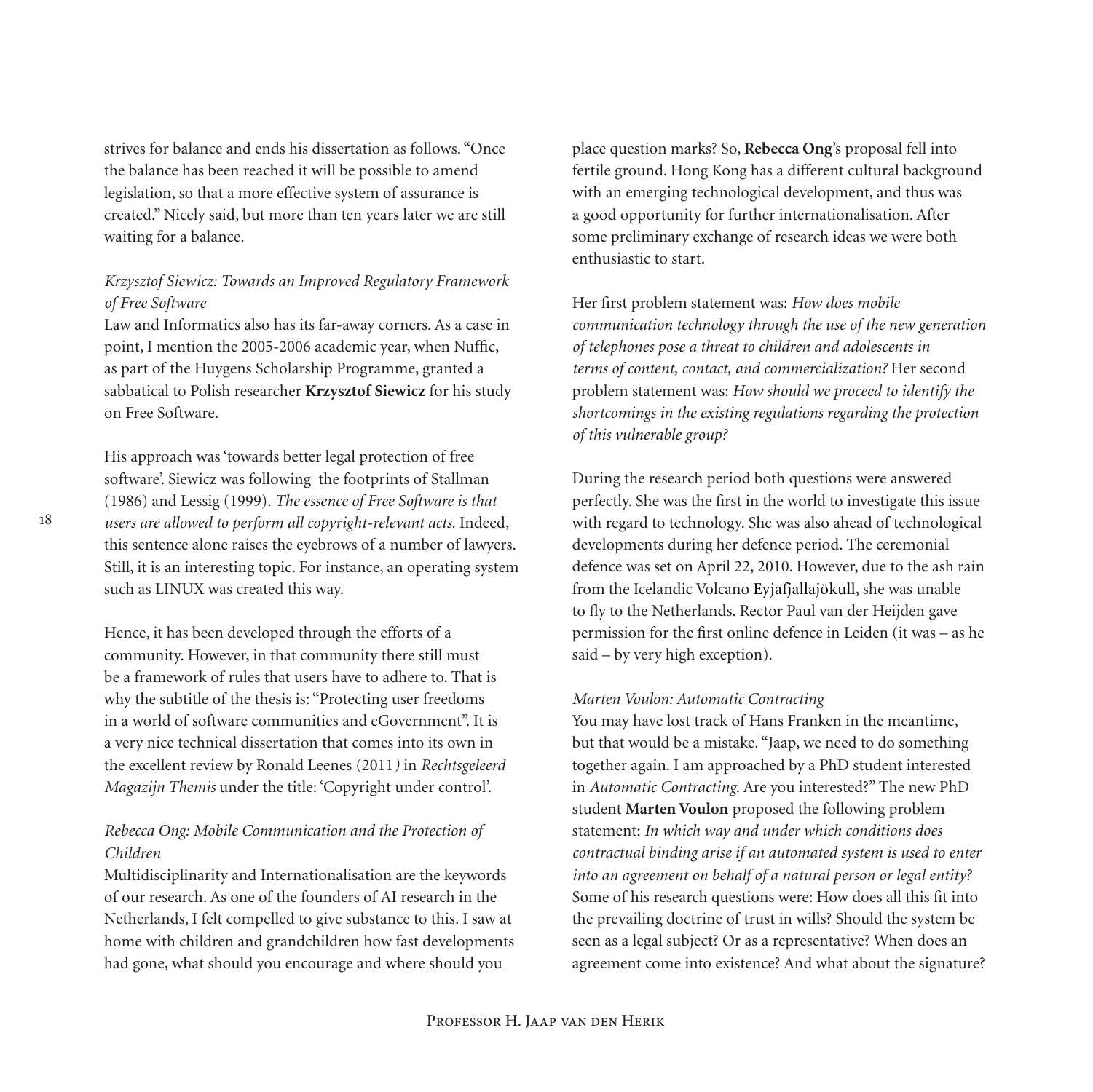In his research, Voulon distinguishes two approaches: an *instrument approach* and an *actor approach*. Voulon is not in favour of the actor approach (see p. 296) and he gives arguments that would be weighed differently today. That is not so remarkable because it has been more than eleven years since the thesis was defended. In brief, *Automatic Contracting*  was an excellent title back then and can now serve as a measure of progress. In the dissertation, the questions were answered precisely and correctly. So, it was the start of a well-deserved defence ceremony. However, it soon became clear that we were at the beginning of a turbulent development in this field.

#### *Peter de Kock: Anticipating Criminal Behaviour*

The research into case-based reasoning had touched an open nerve: a small difference could lead to a big difference in results. The power of data became more and more apparent in each subsequent study. Data-driven AI was the new leader in AI research technologies. Law enforcement shifted from *prosecuting* a crime to *anticipating* a potential crime. The emphasis was on discovering storylines in crime-related data.

The NCTV, together with the National Police and the Ministry of Defence, invited me to supervise their talented detective **Peter de Kock**. That turned out to be a particularly challenging task because detectives simply find it difficult to fit into academic research. Coming from the creative sector, Peter emphasised scenarios and, within them, the interactions between characters and the system. In his computer model he collected data (and preferably information) about behaviour, goals, motivations, expectations, actions and reactions, successes, and problems.

Here again I had built up a team of collaborators. It consisted, in addition to Peter and myself, of Jan Scholtes and Pieter Spronck. The initiator of the investigation from the police was Ron Boelsma. It is also worth mentioning that we had an Advisory Board that consisted of representatives of the three initiating organisations. The problem statement was simple:

*To what extent can a scenario model support investigative organizations in anticipating criminal behaviour?* There were four research questions and an intended outcome that I briefly summarize here as the PANDORRA Program. The intention was to also produce partial results. And they came in abundance. Not everything was allowed to be published, but what was published was enthusiastically received. Based on these and other results, Tilburg University appointed Peter as professor by special appointment in 2019.

#### *Paulien Meesters: Intelligent Blue*

The big question within the police is: how can the police intelligently approach society? The correct answer - if it exists - to this question should then immediately be added to the teaching material of the Police Academy. We are not yet there, but the police officers are doing their very best to achieve a step towards *Intelligent Blue* via PhD students. In doing so, they place great emphasis on Intelligence-driven policing (IGP). The wish is once again apparent from the problem statement by PhD student **Paulien Meesters**: *To what extent can areabased police achieve Intelligent Blue?*

As a seasoned researcher, Paulien investigates and identifies bottlenecks on the path to Intelligent Blue. She does this supported by empirical research and then mainly looks at three dimensions: alert capacity, adaptive capacity, and responsive capacity. Subsequently, she defines three keys that could help the police using AI techniques. Heading for *Smart Cities* and attempting to get there rather quickly she defines *Smart Areas*. It looks nice and good, but when I think of what recently happened to Peter R. de Vries, I know for sure that we still have a very long way to go. In brief, we must continue stimulating police investigations through motivated PhD students.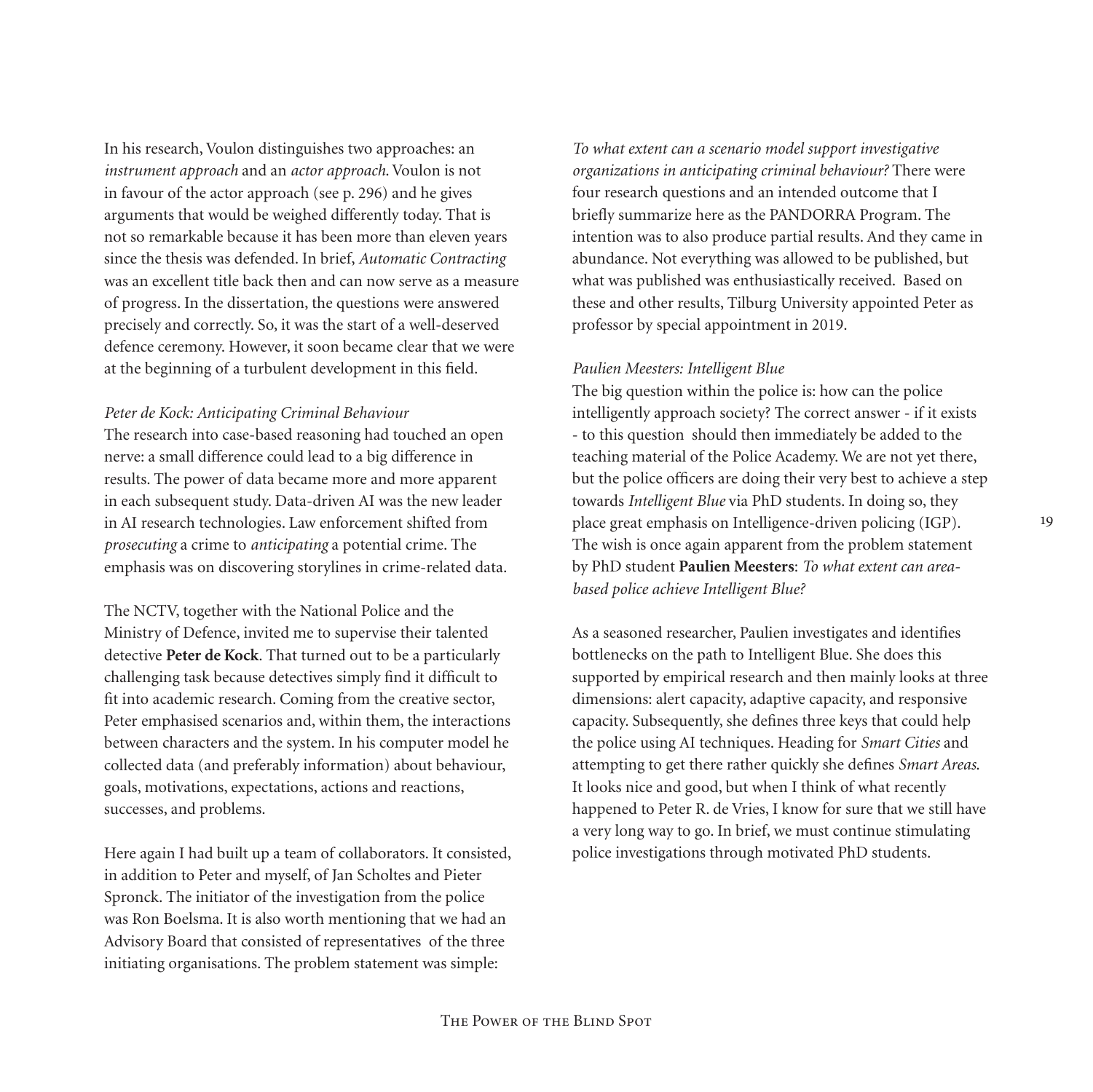## **4.4 Refinements Lead to Better Insight (2017-2021)** *Oerlemans, Dimov, Nakad, Van Eijk (4)*

Refining research sounds nice but has three drawbacks: It takes more time, it requires more manpower and it requires the deployment of more advanced AI technology. The question whether these three disadvantages outweigh the results is answered affirmatively by the following four researchers. In particular, I would like to point out that the results of all four researchers provide a better insight into the possibilities of modern technology for delivering clear and fast performance.

*Jan-Jaap Oerlemans: Investigating Cybercrime*

The subject of cybercrime is nowadays so extensive that an initial definition is necessary to know what we are talking about. The restriction introduced by **Jan-Jaap Oerlemans** is a restriction to Art. 8 ECHR (European Convention on Human Rights). He has an interesting problem statement and five relevant research questions. Here, I mention RQ4: *In what way can the legal framework in Dutch criminal procedure law be improved to adequately regulate the identified investigative methods?* RQ4c is particularly interesting when it comes to applying online undercover methods. An entire chapter is devoted to it (pp. 211-248). The supervisors and the candidate (Pinar Ölcer, Bart Schermer, Jaap and Jan-Jaap) mostly discussed the *visualisation* of the results.

The interesting question is: can we indicate a relationship between the level of detail of the rules (and safety margins) and the seriousness of the invasion of privacy? The answer is: no. But that is still the point. To stimulate thinking, Jan-Jaap suggested a *linear relationship* and for a start he took one that runs along the 45-degree line (see p. 213). May I invite you to reflect on this.

Jan-Jaap also notes that the *quality* of the law is assessed by the ECtHR (European Court on Human Rights). There, Jan-Jaap proposed the following text (see p. 237): "The desired quality

of the law for undercover investigative methods is illustrated in Figure 7.2." (He then takes an example based on Art. 6 ECHR, and 'illustrates' it with a *linear relationship* that has an angle of 60 degrees instead of 45). In brief, his work was of high quality (it brought him the title professor by special appointment), and on top of that he showed that there is a plethora of empirical work left for future PhD students.

*Daniel Dimov: Crowdsourced Online Dispute Resolution* The elaboration of new ideas is a Sisyphus labour, because the ideas are rough, unpolished and unfinished. Yet, there are often future pearls among the new ideas. After **Daniel Dimov** graduated from the Radboud University (Nijmegen) in European Law and had received a certificate from The Hague Academy of International Law, he asked me whether I had a topic for him on which he could base his PhD research. Yes I had, and immediately I replied: "Challenging and new in our profession is Crowdsourced Online Dispute Resolution (CODR)".

I referred him to the publications by Howe (2006) and Mommers (2006). I also asked him to monitor and carefully study developments at eBay. That was a tough assignment for a freshman. Admittedly, the subject appealed enormously to me and I also introduced it to the Ministry of Security and Justice (as it was called at the time) as a new subject to be investigated. At the time, Ronald van den Hoogen organised a conference on new ideas in AI and Law research. I was invited to speak at the conference. There, I met Henriëtte Nakad who spoke about eCourt. Moreover, I heard many things about KEI in the corridors. It was an inspiring afternoon, but I did not envy Ronald because he had to report on the most promising developments. Briefly stated, CODR was a step too far, as was eCourt. Only KEI went through. Meanwhile, things were going well with eBay. We had direct contact with Rule and Nagarajan (2010).

At that time, Mommers left eLaw and eventually became Director of Legal Intelligence. In order to properly complete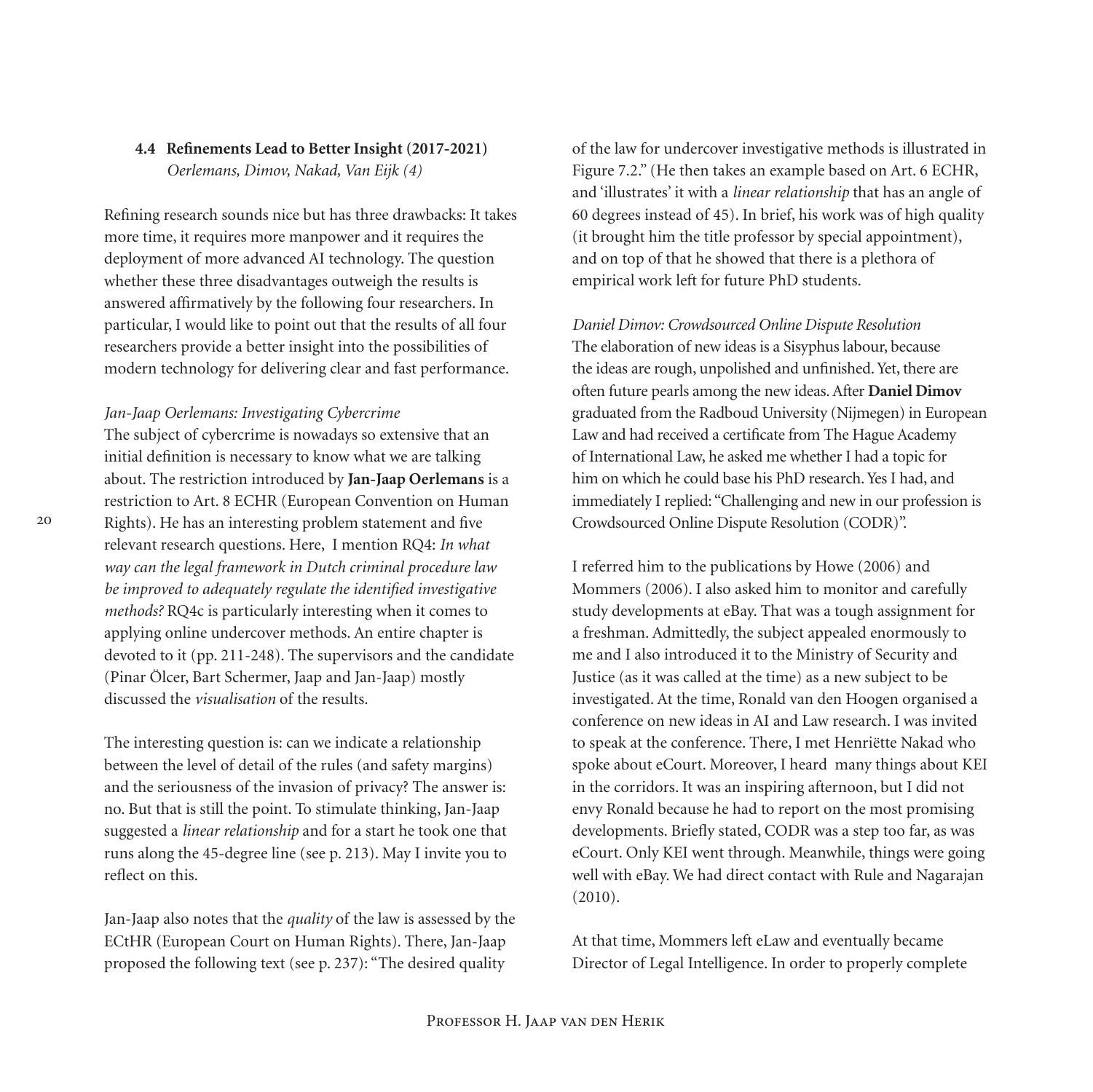the ODR- and ADR-side of the research, I invited Arno Lodder to join our team. It was the beginning of a fruitful collaboration.

In his new research environment, Dimov was doing his job very well. He analysed existing CODR procedures, such as Online Opinion Polls, Online Mock Jury Systems, and Self-Enforceable Decisions. The latter type of CODR procedures was used by, e.g., eBay and Marktplaats.nl. Based on these ideas Daniel designed a framework for the CODR of the future. Technically speaking, the framework was excellently designed, now we could concentrate on social acceptance.

We decided to focus on procedural fairness with an open eye for subjective procedural fairness. Daniel then managed to make an inventory of the necessary elements for the implementation of procedural fairness in CODR procedures. He concluded his study with a model of a fair CODR procedure. The official ceremony on June 27, 2017 was a heyday for the new developments. And what about society? Together (Daniel, Arno, and Jaap) we looked at eBay. We heard from Colin Rule that eBay had abandoned further development of the CODR applications for various reasons.

## *Henriëtte Nakad - Weststrate: The Notary and Private Adjudication*

Over the years, I have learned various new things from some of my PhD students, sometimes even more from others, but I have never learned as much as from supervising **Henriëtte Nakad**. She started as a PhD student in Utrecht and as such I met her in The Hague (see the story above on CODR and Daniel Dimov). Not much later I was pleased to meet Henriëtte's supervisor Professor Ton Jongbloed as well. He invited me to be a member of the assessment committee. Then, all of a sudden, an academic discussion arose in the Faculty of Law in Utrecht University about the possibility of assigning a doctorate for a dissertation on the concept of eCourt. The discussion flew high, quite high, very high in

fact. Here I will not dive into any detail. In the meantime, I had engaged a confidential counsellor in Leiden (Hans Nieuwenhuis). He guided me through all my steps. "Jaap, stay as you are, calm, rational, well-balanced and effective." Consequently, after a while I proposed to all parties involved to transfer the PhD from Utrecht to Leiden, with the intended supervisors being Van den Herik and Gerard Meijer (Professor at EUR and promotus of Henk Snijders). You can understand from this that Jongbloed was caught under the wheels of the negotiations. With the motto *Praesidium academia lugduno batava libertatis*, it seemed to me that Utrecht scenes would not show up in Leiden. Nothing could be further from the truth. The concept of eCourt was no longer an academic discussion nor a technological discussion, but a social discussion: do we want eCourt or not?

After Hans Nieuwenhuis had passed away, I asked Gerard whether he was prepared, next to his task of supervisor, to be also my confidential advisor. Admittedly, he was the closest person involved, but there were so many things going on and I needed a really straight course. Here, I would like to give a personal compliment to Joanne van der Leun (Dean of the FdR). She spoke to all who approached her about the case: "Thanks for your advice. I hear them, but I decide myself". She then based her decisions on scientific grounds. My last advice to Henriëtte was: "Remove eCourt from the title". The thesis defence took place on October 17, 2018 and the title was: *The Notary and Private Adjudication*.

## *Rob van Eijk: Web Privacy Measurement in Real-Time Bidding Systems*

Did I save the most promising dissertation for the last? Yes, I think so. That, of course, is a personal opinion. I do know that the opinion (very nice dissertation) is wholeheartedly supported by Peter Swire, member of the assessment committee and the PhD committee. Swire is also a professor at the Georgia Institute of Technology and an eight-year advisor to President Clinton's Chief Counselor for Privacy and Data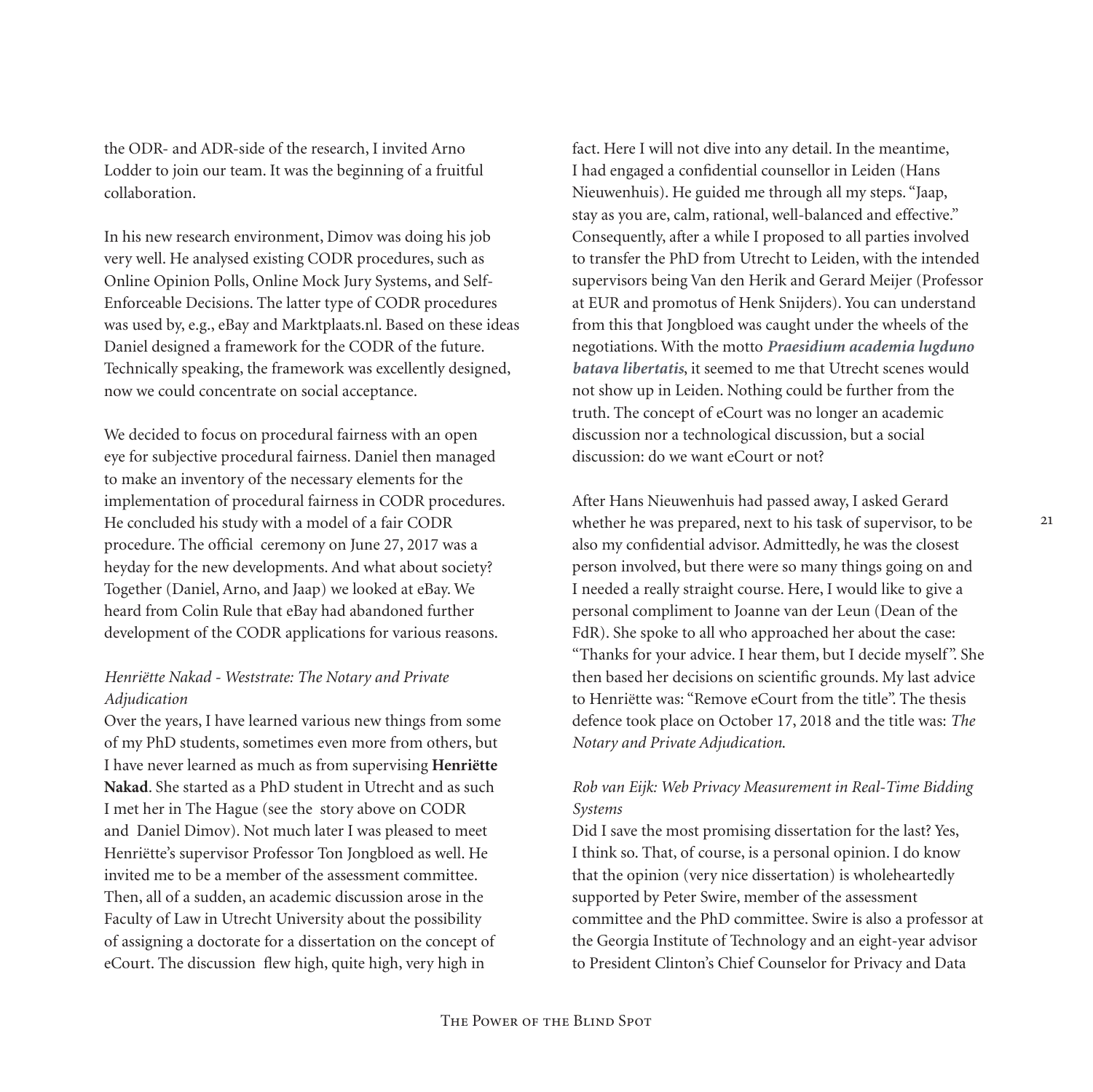Protection, and then advisor to President Obama as one of five members of the National Review Group on Intelligence and Communications Technologies. Together with **Rob van Eijk**, Swire was a member of the *How to Prevent the 'Do Not Track' Arms Race* Committee. In this way, Leiden, together with promotus Van Eijk, was at the forefront of developments. That position has been achieved through hard work on the dissertation *Web Privacy Measurement in Real-Time Bidding Systems*. The main aim of the dissertation is to increase transparency by measuring, measuring, and again measuring. Rob van Eijk's contribution is in the subtitle: "A Graph-Based Approach to RTB System Classification". Effectiveness and efficiency of the technique have been demonstrated with the help of a dataset from European national and regional newspapers.

*This concludes my discussion on the Power of the PhD student.*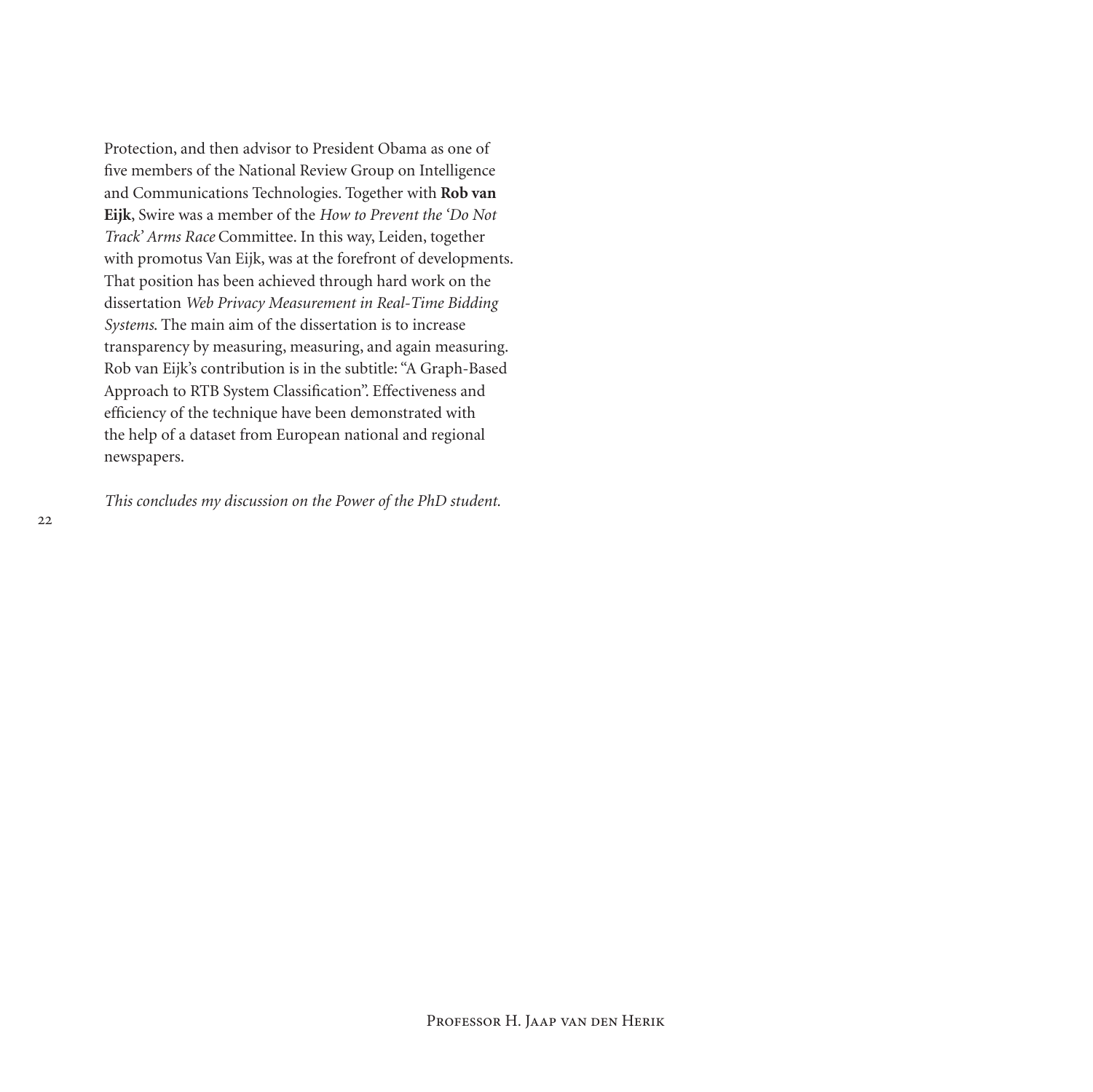## **5. Five Important Points of Attention**

In this section I will give you a brief overview of five points of attention that I learned from the PhD students. The five points can be seen in the context of *scouting* and *supervising*.

## **A. Perseverance**

Whether a candidate truly desires a PhD is completely subordinate to whether he/she has perseverance. A good question is: how do you overcome adversity?

#### **B. A Little Smile**

A little smile is an important means of communication, but **humour** is better. A scout who becomes convinced of a candidate just because of a persistent little smile has not paid full attention.

## **C. Honesty**

You have to sense honesty, but that is very difficult. I have witnessed two instances of attempted plagiarism (i.e., repeated plagiarism after a serious warning). Two consequences were: (1) No promotion under Van den Herik's aegis, and (2) A lot of hassle with embassies and lawyers.

## **D. Contradiction**

Contradiction is good and should be encouraged, even if it indicates ignorance.

It is an important part of the learning process.

## **E. The Baton of the Marshal**

All PhD students have the Baton of the Marshal in their pack. Only a few will be promoted to the dignity. (Taken from Napoleon.)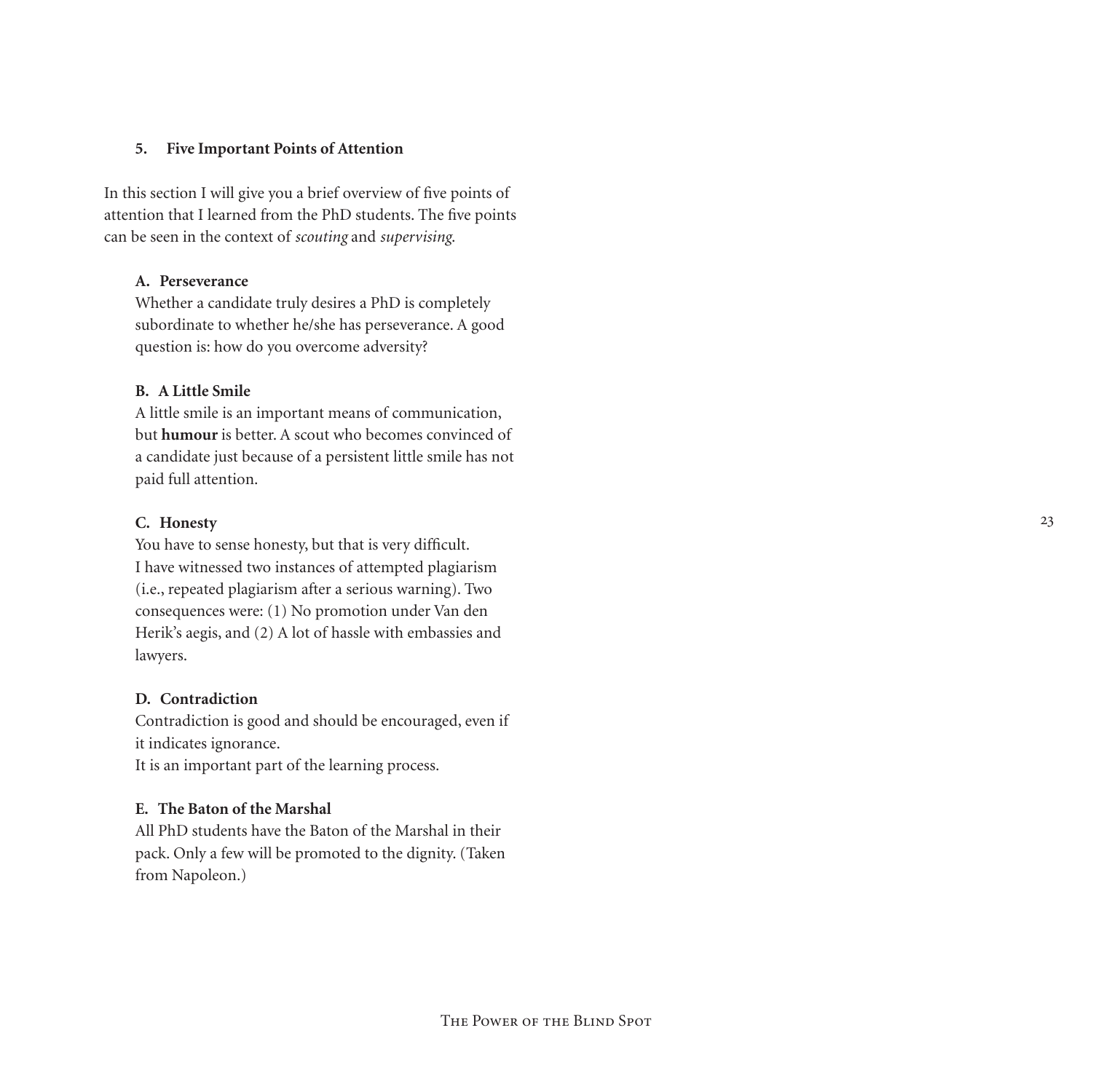## **6. Closing Remarks and Words of Thanks**

After these points of attention, I now come to my closing remarks.

## **Closing remarks**

*What do I think of my PhD students?* I like them very much! Yet, if you have listened carefully, not one of the 25 has been awarded with honours (*cum laude*). That is because I am very strict and maintain high standards.

Of the 90 PhD students I was allowed to supervise in total, only three obtained their PhD with honours. You can easily calculate that this is less than 5% (the university guideline). Of these 90 PhD candidates, 11 have become full or special professors. By way of comparison, I mention that of the 25 AI and Law PhD candidates, three have become professors (I have already mentioned two of them during this speech, the third is Bart Verheij).

To my shame and sadness, I have to admit that there is only one lady among the eleven professors, namely Professor Mirjam Nielen of Utrecht University. Fortunately, the total female-male ratio (with apologies to the LHBTIQ+) is slightly better, namely 18 promotae and 72 promoti. A slightly better ratio is given by the criterion 'country of origin', 32 come from abroad and 58 from the Netherlands. Overall, I am a satisfied and grateful person.

## **Words of Thanks**

Now I come to my words of sincere thanks. My thanks extend to all those I have mentioned in this lecture and whom I will not repeat here for the sake of time. This even applies to my **trustees** (called curatores).

Of course, I would like to thank all persons involved in the symposium *The Challenge of the Blind Spot*. Hence I call the names of the **invited speakers**, together with the moderators and the symposium chair: **Simone van der Hof**, Ankie Broekers-Knol, Henk Naves, Hans Franken, Holger Hoos, Saskia Bruines, Ädwin Rotscheid, Liesbet van Zoonen, Nikol Hopman, Jan Scholtes, Jan-Jaap Oerlemans, Bart Verheij, Bart Schermer, Rob van Eijk, Hugo Kielman and Wouter Koelewijn, the moderators Joanne van der Leun, Theo de Roos and the symposium chair **Bart Custers***.* My gratitude is deep.

I have come this far in science through **Jos Vermaseren**. He introduced me into Theoretical Physics and suggested Frank Linde (Director of NIKHEF) to make me a partner in the ERC Advanced project HEPGAME (High Energy Physics and Games). Together with Jos I have been able to supervise *cum laude* student Ben Ruijl (2017). I will leave it at this.

Administratively, I have come this far thanks to a variety of support staff, secretaries (including a male secretary), management assistants, financial experts, etc. Here, I would like to thank in particular **Joke Hellemons** with whom I was allowed to work in Maastricht, Tilburg, and Leiden for 21 years.

In 2014 I returned to Leiden at the Faculty of Science (after a one day per week stay from 1984-1988) to work with **Joost Kok** and **Jacqueline Meulman**. The *Leiden Centre of Data Science*  (LCDS) was a great success (thanks also to **Geert de Snoo**). In March 2018, the Board of Deans gave the go-ahead to make LCDS truly multidisciplinary by establishing collaboration between LCDS, eLaw, and FGGA (later elaborated by CPL). Many thanks to the three deans (**Geert de Snoo, Joanne van der Leun**, **Erwin Muller**) for their support of the *Leiden Legal Technology Program* (LLTP).

The success of LLTP was made possible by **Jan Scholtes**, **Nikol Hopman,** and **Nina Bijl**. For the organisation of today I am indebted to **Regina Noort**, **Julia Raimondo**, **Marco van der Ree, Erick van Zuylen**, and many others. Thank you all for your commitment.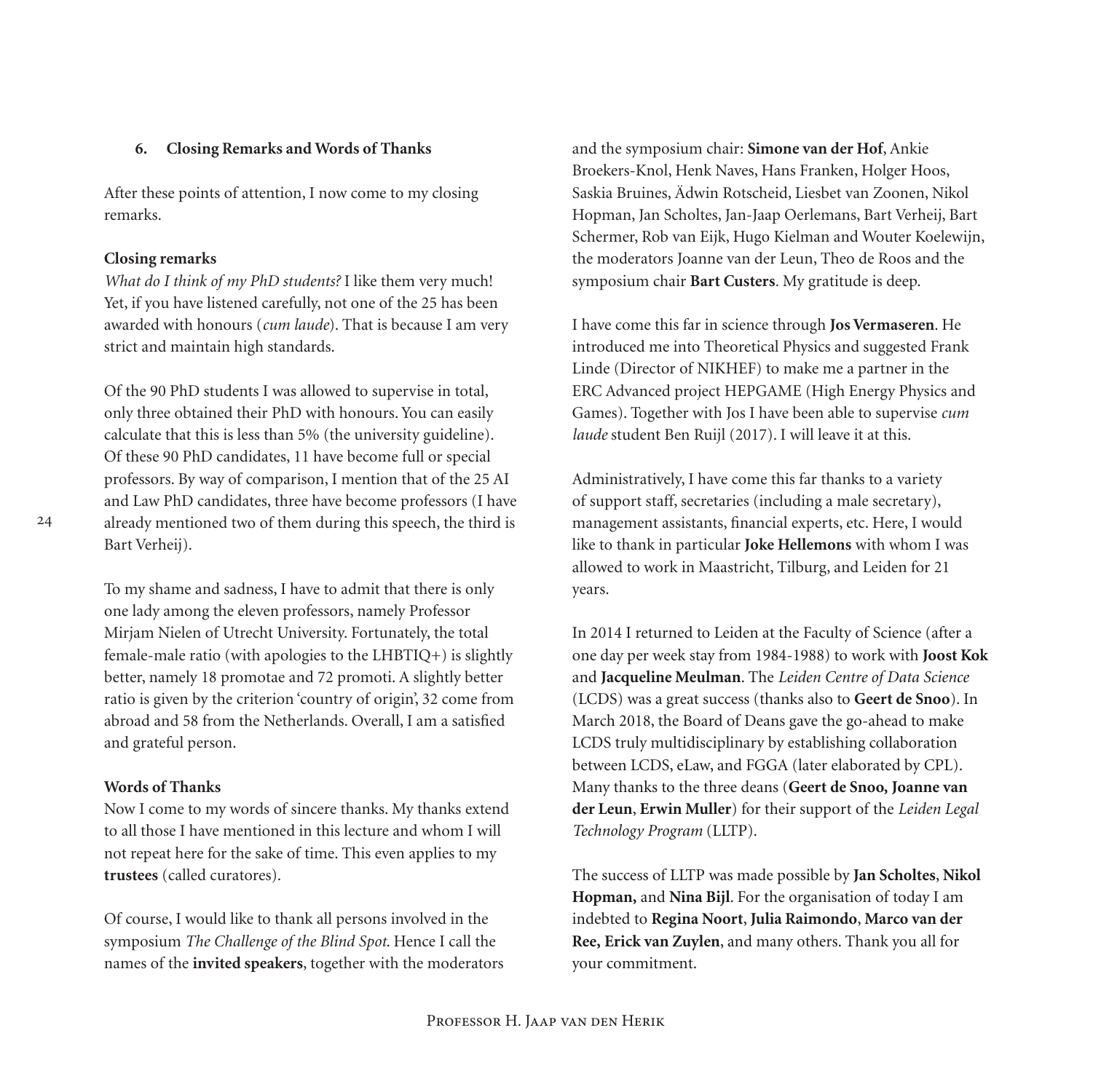Finally, I would like to thank **Letty Raaphorst** and our three daughters **Seada**, **Larissa**, and **Kirsten** for 'being there'. (Sons-in-law and grandchildren are implicitly included in these thanks.)

## **I rest my case.**

(in Latin: dixi)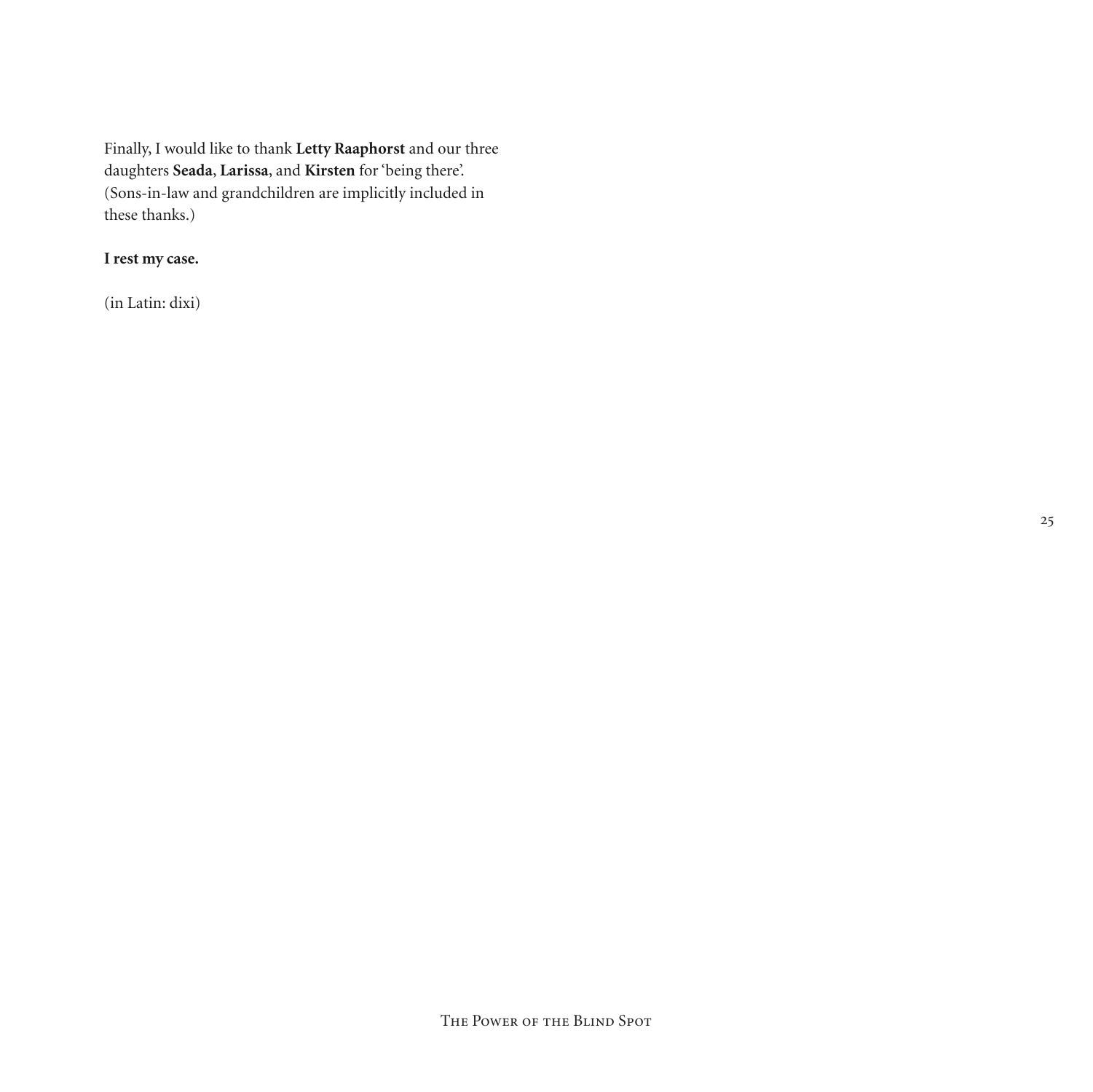## **References**

- Ashley, K.D. (1988). *Modelling legal argument: reasoning with cases and hypotheticals*. PhD Thesis, University of Massachusetts. Amherst, COINS Technical report 88-01.
- Bosch, A.P.J. van den (1997). *Learning to pronounce written words. A study in inductive language learning.* PhD Thesis, Maastricht University. Phidippides, Cadier en Keer, the Netherlands. ISBN 90-801577-2-4.
- Coteanu, C. (2005). *Cyber Consumer Law. State of the Art and Perspectives*. PhD Thesis, Leiden University. SIKS 2005-20. Humanitas, Boekarest.
- Dimov, D.V. (2017). *Crowdsourced Online Dispute Resolution*. PhD Thesis, Leiden University. SIKS 2017-17, Meijersreeks MI-283. Alpha Zet prepress, Waddinxveen. ISBN 978-94- 028-0578-9.

Dworkin, R. (1986). *Law's Empire*. Fontana Press, London.

- Eijk, R.J. van (2019). *Web Privacy Measurement in Real-time Bidding Systems. A Graph-Based Approach to RTB system classification*. PhD Thesis, Leiden University. SIKS 22019- 01. Creative Commons BY-NC-SA 4.0. ISBN 978-94-028- 2323-4.
- Franken, H. (1973). *Vervolgingsbeleid: een jurimetrisch onderzoek betreffende het vervolgingsbeleid van het Openbaar Ministerie inzake artikel 26 Wegenverkeerswet.* Proefschrift, Universiteit van Amsterdam. Gouda Quint, Arnhem. ISBN 90 6000 0846.
- Groot, A.D. de (1946). *Het denken van den schaker. Een experimenteel-psychologische studie*. Proefschrift, Universiteit van Amsterdam. N.V. Noord-Hollandsche Uitgevers Maatschappij, Amsterdam.
- Groot, A.D. de (1965). *Thought and Choice in Chess* (ed. G.W. Baylor) (translation, with supplements, of the Dutch version of 1946). Second edition, 1978. Mouton Publishers, 's-Gravenhage.
- Groot, A.D. de (1983). Over schakers-intuïtie of: de blinde vlek van Van den Herik, *Intermediair*, Vol. 19, No. 28, pp. 21-25.
- Hage, J.C. (1981). Over de betekenis van vage termen als 'goede trouw', 'redelijkheid' en 'billijkheid'*. Weekblad voor privaatrecht, notariaat en registratie*, Vol. 112, No. 5579, pp. 708-710.
- Hage, J.C. (1987). Themis als robot. *Rechtsgeleerd Magazijn Themis*, No. 5, pp. 238-248.
- Hamburg, F. (2005). *Een computermodel voor het ondersteunen van euthanasiebeslissingen*. PhD Thesis, Universiteit Leiden. SIKS 2005-13. Maklu, Antwerpen, Apeldoorn.
- Herik, H.J. van den (1983). *Computerschaak, Schaakwereld en Kunstmatige Intelligentie*. PhD Thesis, TH Delft. Academic Service, 's-Gravenhage. ISBN 90-6233-0932, 978-90-6233- 0935.
- Herik, H.J. van den (1988). *Informatica en het menselijke blikveld.* Inaugurele rede, Universiteit Maastricht. Reprinted with adaptations, in *Informatie*, Jrg. 31, No. 3, pp. 193-209.
- Herik, H.J. van den (1991). *Kunnen computers* recht*spreken?* Inaugural Address, Leiden University, Leiden. Gouda Quint b.v., Arnhem. ISBN 90-6000-842-1.
- Herik, H. J. van den and Dimov, D. (2011). Towards Crowdsourced Online Dispute Resolution. *Law Across Nations: Governance, Policy & Statutes* (ed. S. Kierkegaard), pp. 224-257. International Association of IT Lawyers (IAITL). Available at http://papers.ssrn.com/sol3/papers.cfm?abstract\_ id=1933392.
- Hirsch Ballin, E.H.M. (1990). The Nature of Legal Norms. Openings Lecture, Third International JURIX Conference, 17 December, Leiden.

Howe, J. (2006). The Rise of Crowdsourcing. *Wired Magazine*, June 2006. Available at http://www.wired.com/ archive/14.06/crowds.html.

Kielman, H.H. (2010). *Politiële gegevensverwerking en Privacy. Naar een effectieve waarborging*. PhD Thesis, Universiteit Leiden*.* SIKS 2010-9. E.M. Meijers Institute for Legal Research. MI-172.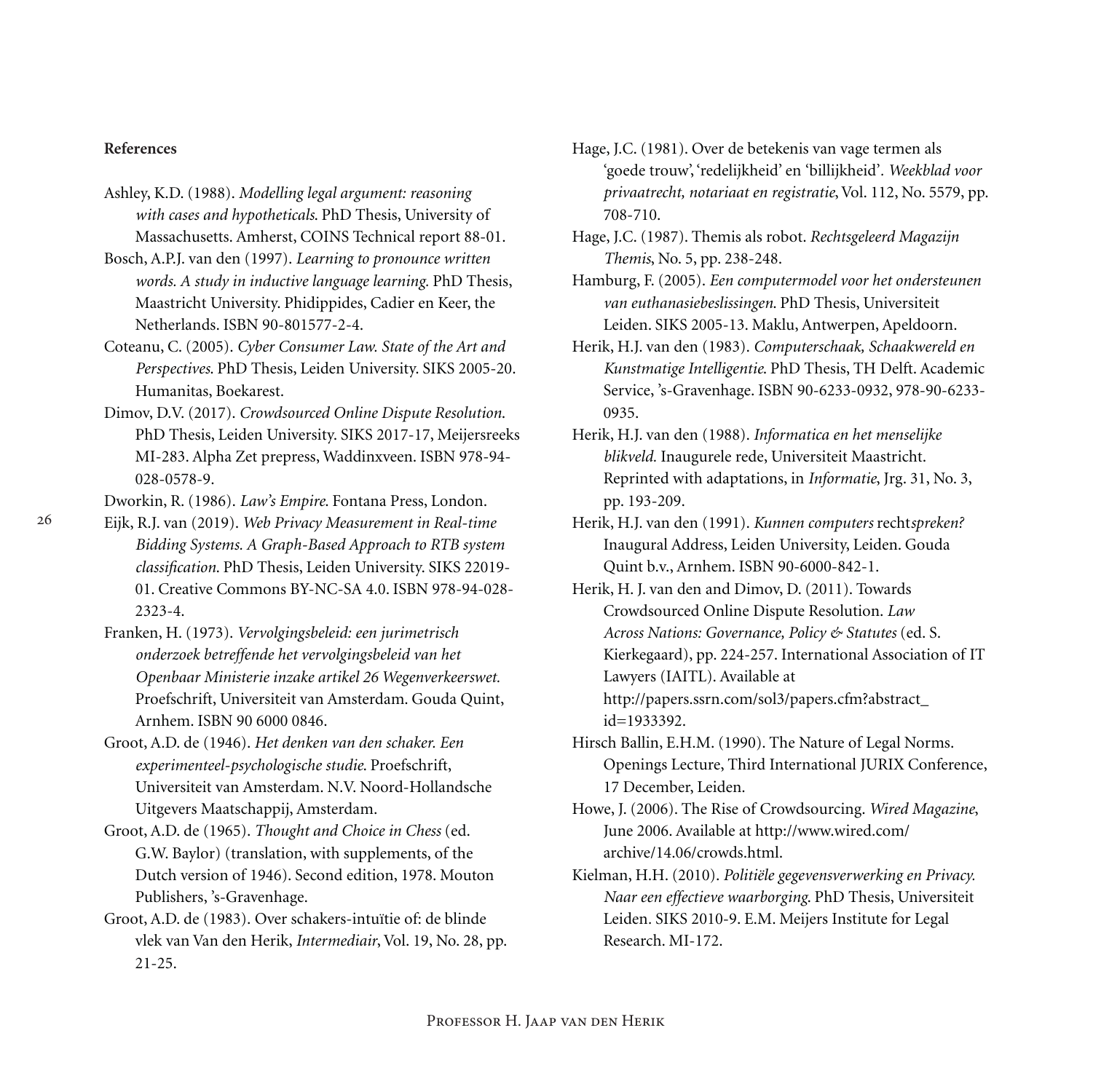- Kock, P.A.M.G. de (2014). *Anticipating Criminal Behaviour: Using the Narrative in Crime-related Data*. PhD Thesis, Tilburg University. SIKS 2014-30. Tilburg center for Cognition and Communication. Wolf Legal Publishers (WLP). ISBN 978-94-6240-152-5.
- Koelewijn, W.I. (2009). *Privacy en politiegegevens. Over geautomatiseerde normatieve informatie-uitwisseling*. PhD Thesis, Universiteit Leiden. SIKS 2009-35. Leiden University Press, Leiden. ISBN 978-90-8728-070-3.
- Kralingen, R.W. (1995). *Frame-based conceptual models of statute law*. PhD Thesis, Leiden University. Kluwer Law International, Den Haag.
- Leenes, R.E. (2011). Auteursrecht in toom: bescherming van gebruikersrechten in Free Software. *Rechtsgeleerd Magazijn Themis*, No. 3, pp. 137-140.
- Leijten, J.C.M. (1989). Eigen wijsheid en andermans recht. *NJB*, 13 juni, afl.24, pp. 1065-1066.
- Lessig, L. (1999). *Code and other Laws of Cyberspace*. Basic Books, New York City, N.Y. ISBN 0-465-03912-X.
- Loevinger, L. (1948). Jurimetrics: The next Step Forward. *Minnesota Law Review*, Vol. 33, pp. 455 ff. Reprinted in *Jurimetrics Journal.*
- Meertens, Q.A. (2021). *Misclassification Bias in Statistical Learning*. PhD Thesis, University of Amsterdam/Leiden University. ISBN 978-94-6419-166-0.
- Meesters, P.M.A. (2014). *Intelligent Blauw. Intelligencegestuurde Politiezorg in Gebiedsgebonden Eenheden*. PhD Thesis, Universiteit Tilburg. SIKS 2012-44. Uitgeverij BOXPress BV. ISBN 978-94-6295-002-3.
- Mommers, L. (2002). *Applied Legal Epistemology. Building a knowledge-based ontology of the legal domain*. PhD Thesis, Leiden University. SIKS 2002-06. ISBN 90-901-5846-4.
- Mommers, L. (2006). Virtualization of Dispute Resolution. Establishing Trust by Recycling Reputation. *Information and Communications Technology Law* 175.
- Mulder, R.V. de (1984). *Een model voor juridische informatica*. Koninklijke Vermande b.v., Lelystad.
- Nakad-Weststrate, H.W.R. (2018). *De Notaris en Private Rechtspraak*. PhD Thesis, Universiteit Leiden. SIKS 2018- 18. ISBN 978-94-9301-423-7.
- Nieuwenhuis, J.H. (1976). Legitimatie en heuristiek van het rechterlijk oordeel. *Rechtsgeleerd Magazijn Themis*, pp. 494-514.
- Nieuwenhuis, M.A. (1989). *TESSEC: een expertsysteem voor de Algemene Bijstandswet*. Proefschrift, Universiteit Twente. Kluwer, Deventer.
- Oerlemans, J.J. (2017). *Investigating Cybercrime.* PhD Thesis, Leiden University. SIKS 2017-01. Amsterdam University Press, Amsterdam. ISBN 978-90-8555-109-6.
- Ong, R.Y.C. (2010). *Mobile communication and the protection of children*. PhD Thesis, Leiden University. SIKS 2010-10. Leiden University Press, Leiden. ISBN 978-90-8728-080-2.
- Oskamp, A. (1990). *Het ontwikkelen van juridische expertsystemen.* Proefschrift, Vrije Universiteit. Kluwer, Deventer.
- Oskamp, E.W. (1998). *Computerondersteuning bij straftoemeting. De ontwikkeling van een databank*. PhD Thesis, Universiteit Leiden. SIKS 1998-5. Gouda Quint, Deventer. ISBN 90-387-0632-4.
- Pollock, J.L. (1987). Defeasible reasoning. *Cognitive Science*, Vol. 11, pp. 481-518.
- Prins, J.E.J. (1986). De computer op de stoel van de rechter. *Trema: Tijdschrift voor de rechterlijke macht*, Vol. 9, No. 4*,*  pp. 161-165.
- Quast, J. (1996). *Computers en vage normen. Een computermodel voor de behandeling van juridische casus*. PhD Thesis, Universiteit Leiden. ISBN 90-9009201.
- Quast, J.A., Herik, H.J. van den, and Aarts, L. (1996). A generic model for the interpretation of vague norms. *Proceedings of the ninth international JURIX conference* (eds. R.W. van Kralingen et al.), pp. 39-45. Tilburg University Press. ISBN 90-3610-6574.
- Rescher, N. (1977). *Dialectics*. *A controversy-oriented approach to the theory of knowledge*. State University of New York Press, Albany, NY.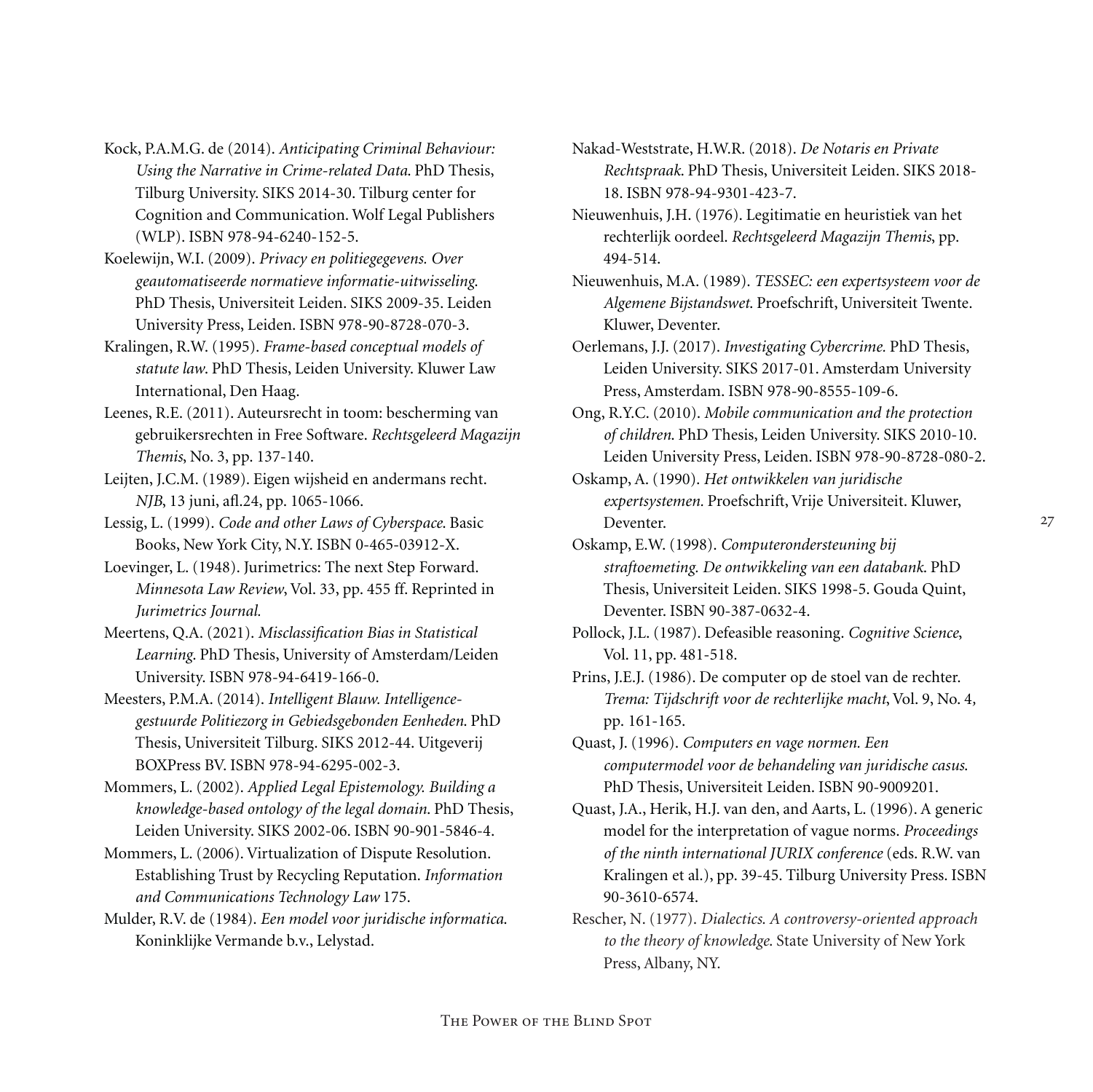- Ruijl, B.J.G. (2017). *Advances in computational methods for Quantum Field Theory calculations.* PhD Thesis, Leiden University. SIKS 2017-31. ERC Advanced Grant No. 320651, "HEPGAME". ISBN 978-94-6233-746-6.
- Rule, C. and Nagarajan, C. (2010). Leveraging the Wisdom of the Crowds: the eBay Community Court and the Future of online Dispute Resolution, *2 ACResolution 2*. Available at http://www.acrnet.org.
- Schermer, B.W. (2007). *Software Agents, Surveillance, and the Right to Privacy*. PhD Thesis, Leiden University. SIKS 2007-5. Leiden University Press, Leiden.
- Schmidt, A.H.J. (1987). *Pallas ex Machina*. PhD Thesis, Leiden University. Koninklijke Vermande b.v., Lelystad.
- Siewicz, K. (2010). *Towards an improved regulatory framework of free software: Protecting user freedoms in a world of software communities and eGoverments*. PhD Thesis, Leiden University. SIKS 2010-08. Meijersreeks MI-173. ISBN 978-83-930580-0-6.
- Stallman, R.M. (1986). What is GNU's Emacs and do you want a copy? *GNU's Bulletin*, Vol. 1, No. 1.
- Toulmin, S. (1958). *The Uses of Argument*. Cambridge University Press, Cambridge, UK.
- Turing, A.M. (1950). Computing Machinery and Intelligence. *Mind*, Vol. LIX, No. 236, pp. 433–460.
- Vanderlooy, S. (2009). *Ranking and Reliable Classification*. PhD Thesis, Maastricht University. SIKS 2009-21. ISBN 978- 90-8559-537-3.
- Verbeek, J.P.G.M. (2004). *Politie en de Nieuwe Internationale Informatiemarkt : Grensregionale Politiële Gegevensuitwisseling en Digitale Expertise*. PhD Thesis, Universiteit Maastricht. SIKS 2004-08. Sdu Uitgevers. ISBN 90-5409-424-9.
- Verbeek, J.P.G.M., Roos, Th.A. de, and Herik, H.J. van den (2000). *Interceptie van vertrouwelijke communicatie.* ITeR, No. 35, Sdu Uitgevers, Den Haag.
- Verheij, H.B. (1996). *Rules, Reasons, Arguments. Formal studies of argumentation and defeat.* PhD Thesis, Maastricht University*.* ISBN 90-9010071-7.
- Vis, T. (2012). *Intelligence, politie en veiligheidsdienst: verenigbare grootheden*? PhD Thesis, Universiteit Leiden. SIKS 2012-22.
- Vis, T. (2016). Een schop onder mijn kont. *Liber Amicorum H. Jaap van den Herik, The Tilburg Years,* (eds. Joke Hellemons, Corien Prins, Aske Plaat, Eric Postma), *Chapter 10, pp. 53-57.* Tilburg center for Cognition and Communication (TICC).
- Visser, P.R.S. (1995). *Knowledge specification for multiple legal tasks. A case study of the interaction problem in the legal domain*. PhD Thesis, Leiden University. Kluwer Law International, Den Haag. ISBN 90-411-0132-2.
- Voermans, W.J.M. (1995). Sturen in de mist …, maar dan met radar: een onderzoek naar praktisch haalbare vormen van computerondersteuning bij het ontwerpen van regelingen. PhD Thesis, Tilburg University. W.E.J. Tjeenk Willink. ISBN 90-2714-2696.
- Voulon, M. (2010). *Automatisch contracteren*. PhD Thesis, Universiteit Leiden. SIKS 2010-27. Meijersreeks MI-179. Leiden University Press, Leiden. ISBN 978-90-8728-098-7.
- Weusten, M.C.M. (1999). *De bouw van juridische kennissystemen. KRT: methodologie en gereedschap*. PhD Thesis, Universiteit Utrecht. Kluwer, Deventer. ISBN 90- 268-3422-5.
- Wiarda, G.J. (1972). *Drie typen van rechtsvinding*. Tjeenk Willink, Zwolle.
- Wildt, J. H. de (1993). *Rechters en vage normen: Een jurimetrisch onderzoek naar de uitleg van het begrip 'passende arbeid' uit de Werkloosheidswet*. PhD Thesis, Leiden University. Gouda Quint, Arnhem.
- Witteveen, W.J. (1988). *De retoriek in het recht*. Tjeenk Willink, Zwolle.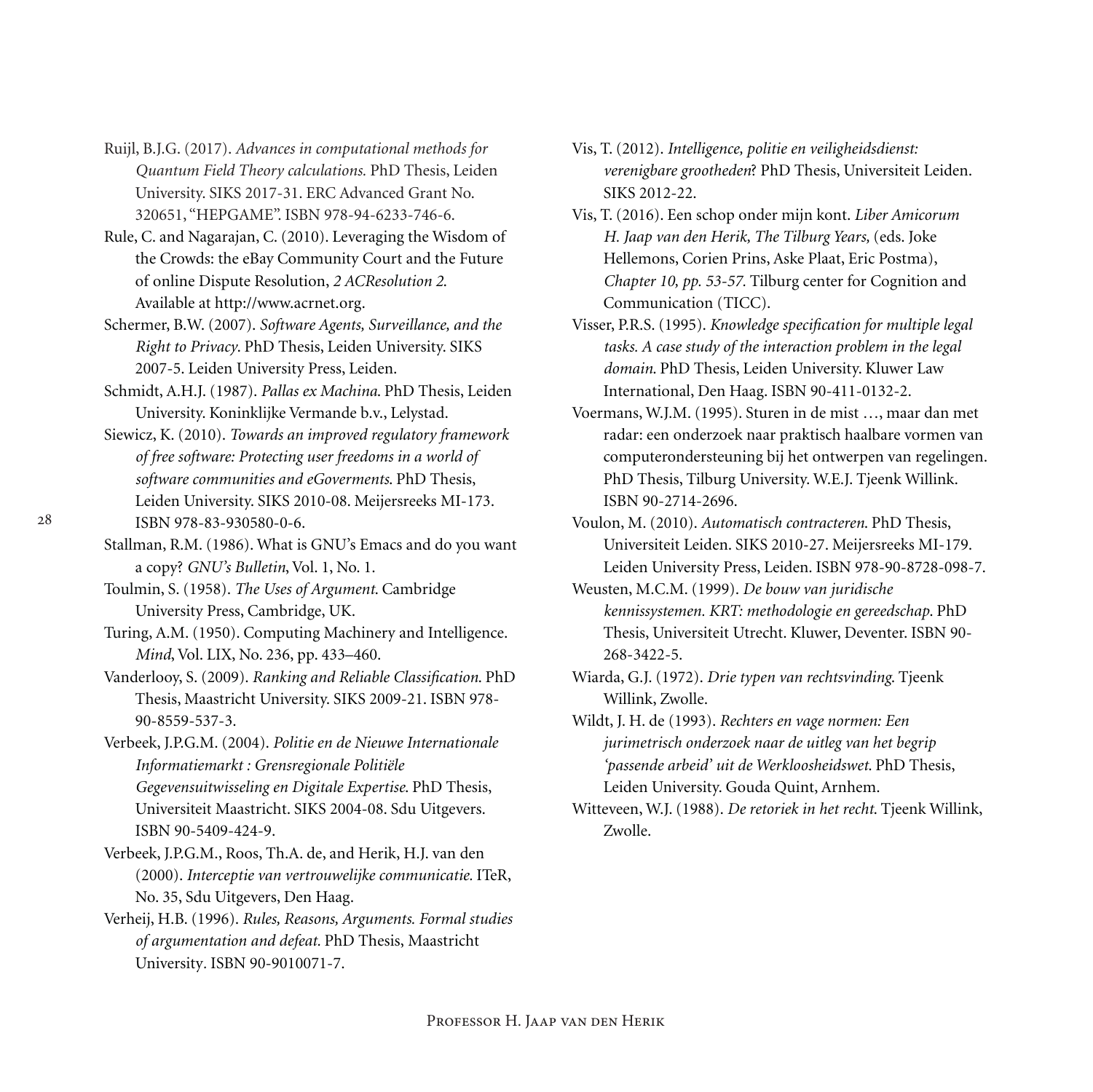#### **APPENDIX 1**

**List of Promoti/Promotae in Law Leiden 18, Tilburg 4, Maastricht 2, Utrecht 1 Supervised by Prof. dr. H.J. van den Herik (and others)**

22 June 1993, J.H. de Wildt, *Rechters en vage normen,*  Universiteit Leiden, Supervisors: Prof. mr. H. Franken and Prof. dr. H.J. van den Herik, Reviewer: Prof. mr. J. Riphagen.

10 October 1995, R.W. van Kralingen, *Frame-based Conceptual Models of Statute Law*, Universiteit Leiden, Supervisor: Prof. dr. H.J. van den Herik, Reviewer: Prof. mr. H. Franken.

10 October 1995, P.R.S. Visser, *Knowledge Specification for Multiple Legal Tasks*, Universiteit Leiden, Supervisor: Prof. dr. H.J. van den Herik, Reviewer: Dr. T.J.M. Bench-Capon.

29 February 1996, J.A. Quast, *Computers en vage normen: een computermodel voor de behandeling van juridische casus*, Universiteit Leiden, Supervisor: Prof. dr. H.J. van den Herik, Co-Supervisor: Dr. L.J.M. Aarts, Reviewer: Prof. dr. J.A. Breuker.

5 December 1996, B. Verheij, *Rules, Reasons, Arguments. Formal studies of argumentation and defeat*, Maastricht University, Supervisor: Prof. dr. H.J. van den Herik, Co-Supervisor: Dr. J.C. Hage.

13 May 1998, E.W. Oskamp, *Computerondersteuning bij Straftoemeting*, Universiteit Leiden, Supervisors: Prof. mr. H. Franken, Prof. dr. H.J. van den Herik, Reviewer: Prof. dr. A. Koers.

10 March 1999, M.C.M. Weusten, *De Bouw van Juridische Kennissystemen*, Universiteit. Utrecht, Supervisors: Prof. dr. A.W. Koers and Prof. dr. H.J. van den Herik.

20 June 2002, L. Mommers, *Applied Legal Epistemology, Building a Knowledge-based Ontology of the Legal Domain,*  Universiteit Leiden, Supervisor: Prof. dr. H.J. van den Herik, Reviewer: Prof. mr. P.W. Brouwer.

14 October 2004, J.P.G.M. Verbeek, *Politie en de Nieuwe Internationale* Informatiemarkt, Universiteit Maastricht, Supervisors: Prof. dr. H.J. van den Herik and Prof. mr. Th.A. de Roos.

24 November 2005, F. Hamburg, *Een Computermodel voor het Ondersteunen van Euthanasiebeslissingen,* Universiteit Leiden, Supervisors: Prof. dr. H.J. van den Herik, Prof. dr. H.M. Dupuis, and Prof. dr. E.O. Postma.

20 December 2005, C. Coteanu, *Cyber Consumer Law, State of the Art and Perspectives,* Universiteit Leiden, Supervisors: Prof. dr. H.J. van den Herik and Prof. dr. G. Howells.

9 May 2007, B.W. Schermer, *Software Agents, Surveillance, and the Right to Privacy: a Legislative Framework for agent-based Surveillance,* Universiteit Leiden, Supervisor: Prof. dr. H.J. van den Herik, Reviewer: Prof. dr. H. Franken.

1 July 2009, S. Vanderlooy, *Ranking and Reliable Classification,*  Universiteit Maastricht, Supervisors: Prof. dr. H.J. van den Herik, Prof. mr. Th.A. de Roos, and Prof. dr. E. Hüllermeier.

4 November 2009, W.I. Koelewijn, *Privacy en Politiegegevens. Over geautomatiseerde informatie-uitwisseling,* Universiteit Leiden, Supervisors: Prof. dr. H.J. van den Herik and Prof. mr. A.H.J. Schmidt, Co-Supervisor: Dr. L. Mommers.

14 April 2010, H.H. Kielman, *Politiële gegevensverwerking en Privacy, Naar een effectieve waarborging,* Universiteit Leiden, Supervisors: Prof. dr. H.J. van den Herik and Prof. mr. A.H.J. Schmidt, Co-Supervisor: Dr. L. Mommers.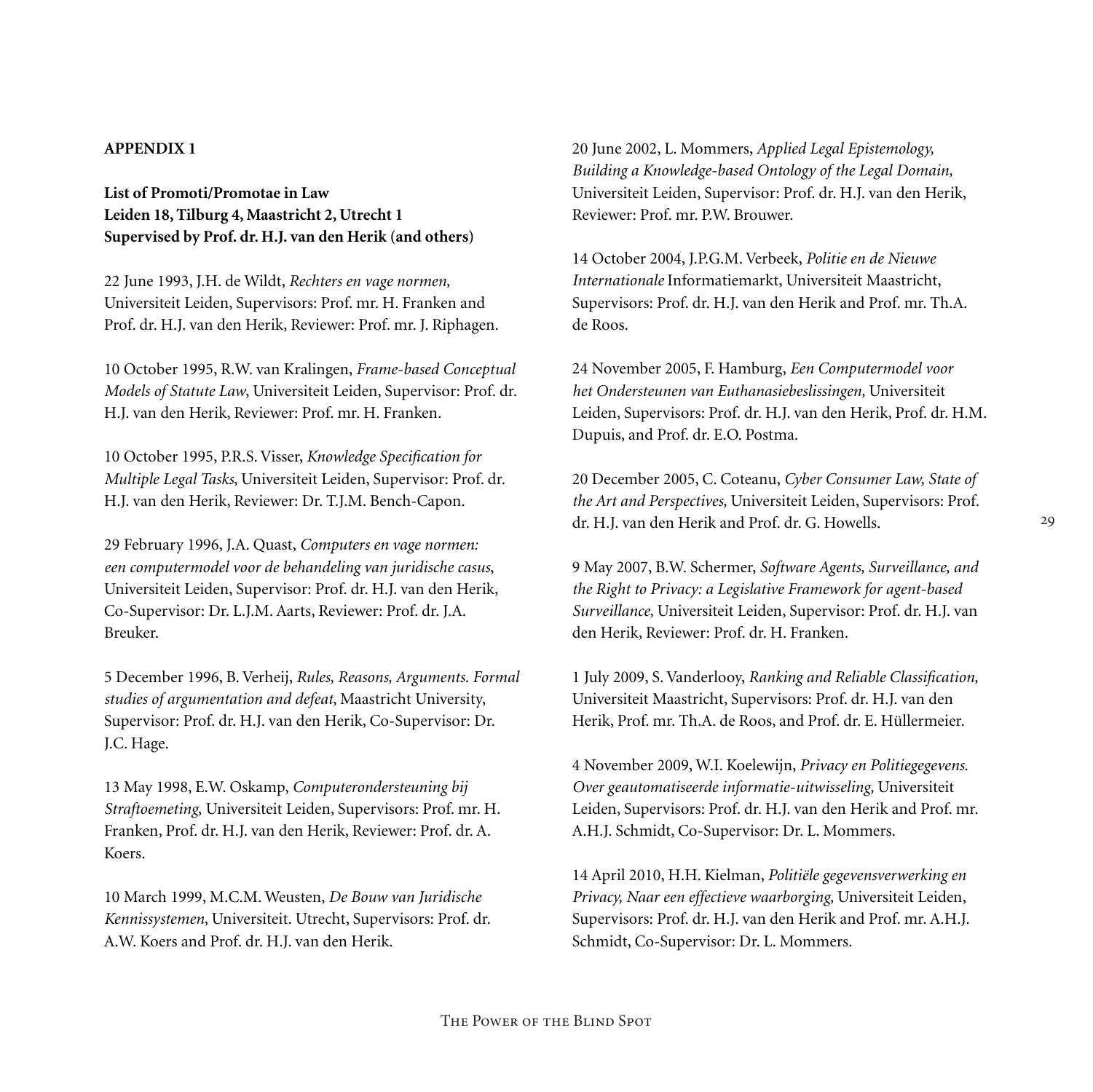20 April 2010, K. Siewicz, *Towards an Improved Regulatory Framework of Free Software,* Universiteit Leiden, Supervisors: Prof. dr. H.J. van den Herik and Prof. mr. A.H.J. Schmidt.

22 April 2010, R.Y.C. Ong, *Mobile Communication and the Protection of Children*, Universiteit Leiden, Supervisor: Prof. dr. H.J. van den Herik, Co-Supervisor: Mr. dr. B.W. Schermer.

3 June 2010, M. Voulon, *Automatisch contracteren,* Universiteit Leiden, Supervisors: Prof. dr. H. Franken and Prof. dr. H.J. van den Herik.

6 June 2012, T. Vis, *Intelligence, politie en veiligheidsdienst: verenigbare grootheden?*, Universiteit van Tilburg, Supervisors: Prof. mr. Th.A. de Roos, Prof. dr. H.J. van den Herik, and Prof. dr. A.C.M. Spapens.

10 September 2014, P.A.M.G. de Kock, *Anticipating Criminal Behavior*, Universiteit van Tilburg, Supervisors: Prof. dr. H.J. van den Herik and Prof. dr. J. Scholtes, Co-Supervisor: Dr. ir. P.H.M. Spronck.

1 December 2014, P.M.A. Meesters, *Intelligent Blauw*, Universiteit van Tilburg, Supervisors: Prof. dr. H.J. van den Herik and Prof. dr. Th.A. de Roos.

10 January 2017, J-J. Oerlemans, *Investigating Cybercrime*, Universiteit Leiden, Supervisor: Prof. dr. H.J. van den Herik, Co-Supervisors: Mr. dr. F.P. Ölçer and Mr. dr. B.W. Schermer.

27 June 2017, D. Dimov, *Crowdsourced Online Dispute Resolution*, Universiteit. Leiden, Supervisors: Prof. dr. H.J. van den Herik and Prof. dr. A.R. Lodder.

17 October 2018, H.W.R. Nakad-Weststrate, *De Notaris en Private Rechtspraak*, Universiteit Leiden, Supervisors: Prof. dr. H.J. van den Herik and Prof. dr. G.J. Meijer.

29 January 2019, R.J.W. van Eijk, *Web Privacy Measurement in Real-Time Bidding Systems, A Graph-Based Approach to RTB system classification*, Universiteit Leiden, Supervisor: Prof. dr. H.J. van den Herik, Co-Supervisor: Dr. M. Dechesne.

30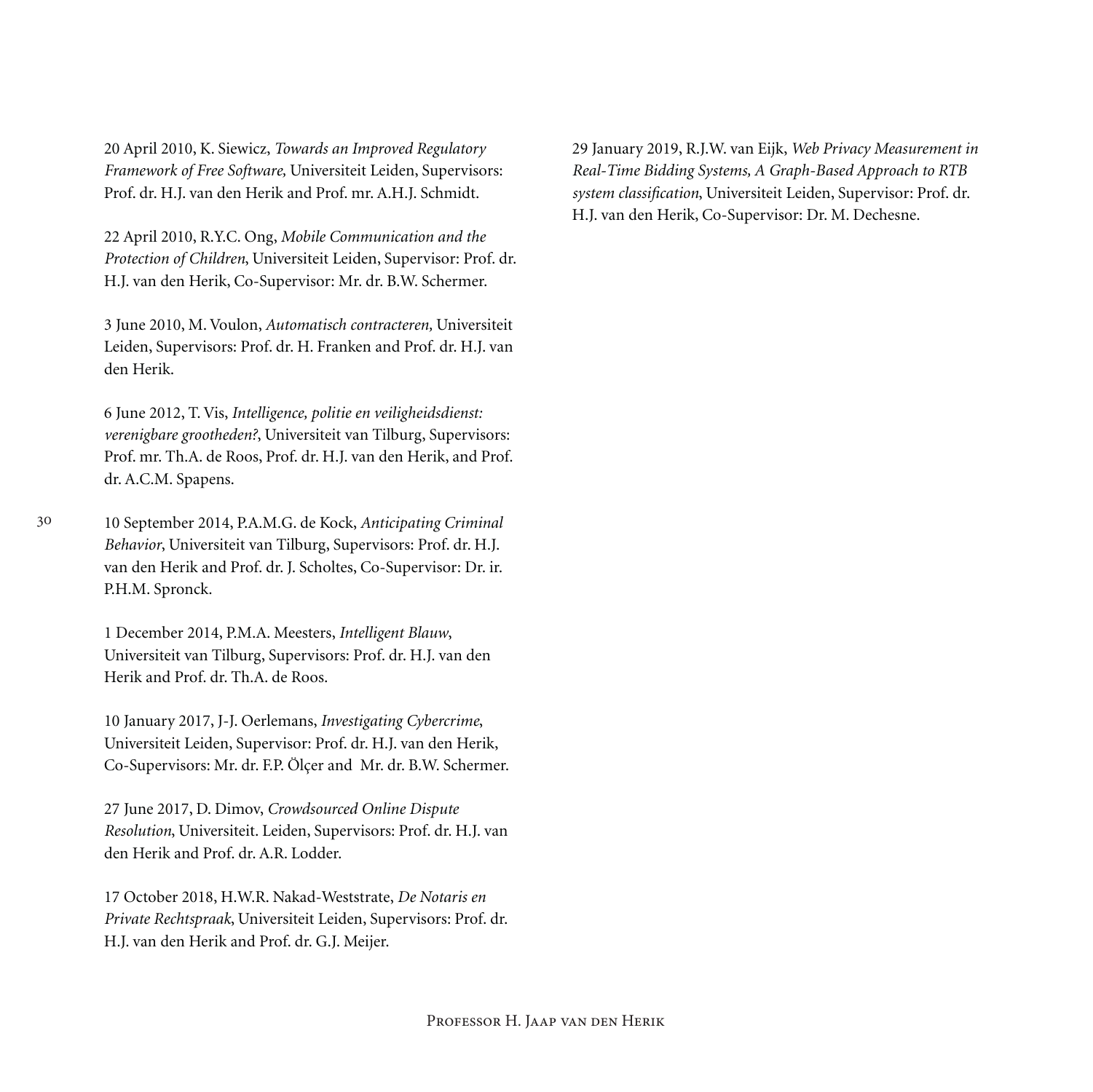## **APPENDIX 2**

**List of Promoti/Promotae in the Faculty of Science in Leiden Supervised by Prof. dr. H.J. van den Herik (and others) in Leiden**

2 December 2015, J. Gard, *Corporate Venture Management in SMEs,* Leiden University, Supervisors: Prof. dr. B.R. Katzy †, Prof. dr. H.J. van den Herik, and Prof. dr. G.H. Baltes.

20 December 2016, C.R.M. Weber, *Real-time Foresight*, Leiden University, Supervisors: Prof. dr. H.J. van den Herik and Prof. dr. B.R. Katzy †, Co-Supervisor: Prof. dr. K. Sailer.

17 October 2017, Y. Guo, *Shape Analysis for Phenotype Characterisation from High-throughput Imaging*, Leiden University, Supervisors: Prof. dr. F. Verbeek and Prof. dr. H.J. van den Herik.

2 November 2017, B. Ruijl (cum laude), *Advances in computational methods for QFT calculations*, Leiden University, Supervisors: Prof. dr. H.J. van den Herik and Prof. dr. A. Plaat, Co-Supervisor: Dr. J.A.M. Vermaseren (NIKHEF).

24 October 2019, E. C. Kuindersma, *Cleared for take-off, Gamebased Learning to prepare airline pilots for critical situations,* Leiden University, Supervisors: Prof. dr. H.J. van den Herik and Prof. dr. A. Plaat, Co-Supervisor: Dr. J. van der Pal.

5 February 2020, A. Toubman, *Calculated Moves, Generating Air Combat Behaviour*, Leiden University, Supervisors: Prof. dr. H.J. van den Herik and Prof. dr. ir. P.H.M. Spronck, Co-Supervisors: Dr. ir. J.J.M. Roessingh.

17 June 2020, S. A. Mirsoleimani, *Structured Parallel Programming for Monte Carlo Tree Search*, Leiden University, Supervisors: Prof. dr. H.J. van den Herik and Prof. dr. A. Plaat, Co-Supervisor: Dr. J.A.M. Vermaseren (NIKHEF).

1 December 2020, B. Zadok Blok jr., Leiden University, *Creat***I***ef*  **C***reatiever Crea***T***iefst*, Supervisors: Prof. dr. S. Haring and Prof. dr. H.J. van den Herik.

28 April 2021, Q.A. Meertens, *Misclassification Bias in Statistical Learning*, Universiteit van Amsterdam/Leiden University. Supervisors: Prof. dr. C.G.H. Diks and Prof. dr. H.J. van den Herik, Co-Supervisor: Dr. F.W. Takes, Universiteit van Amsterdam/Leiden University.

3 June 2021, A. van Rossum, *Nonparametric Bayesian Methods in Robotics,* Leiden University, Supervisors: Prof. dr. H.J. van den Herik and Prof. dr. ir. H.X. Lin, Co-Supervisor: Dr. ir. J.L.A. Dubbeldam.

17 June 2021, N. Samaeemofrad, *Business Incubators: The Impact of their Support*, Leiden University, Supervisors: Prof. dr. H.J. van den Herik and Prof. dr. S. Jong kon Chin.

30 June 2021, Lei Pi, *External Knowledge Absorption in Chinese SMEs*, Leiden University, Supervisors: Prof. dr. H.J. van den Herik and Prof. dr. K. Paetzold, Co-Supervisor: Dr.-Ing. R.J. Ortt.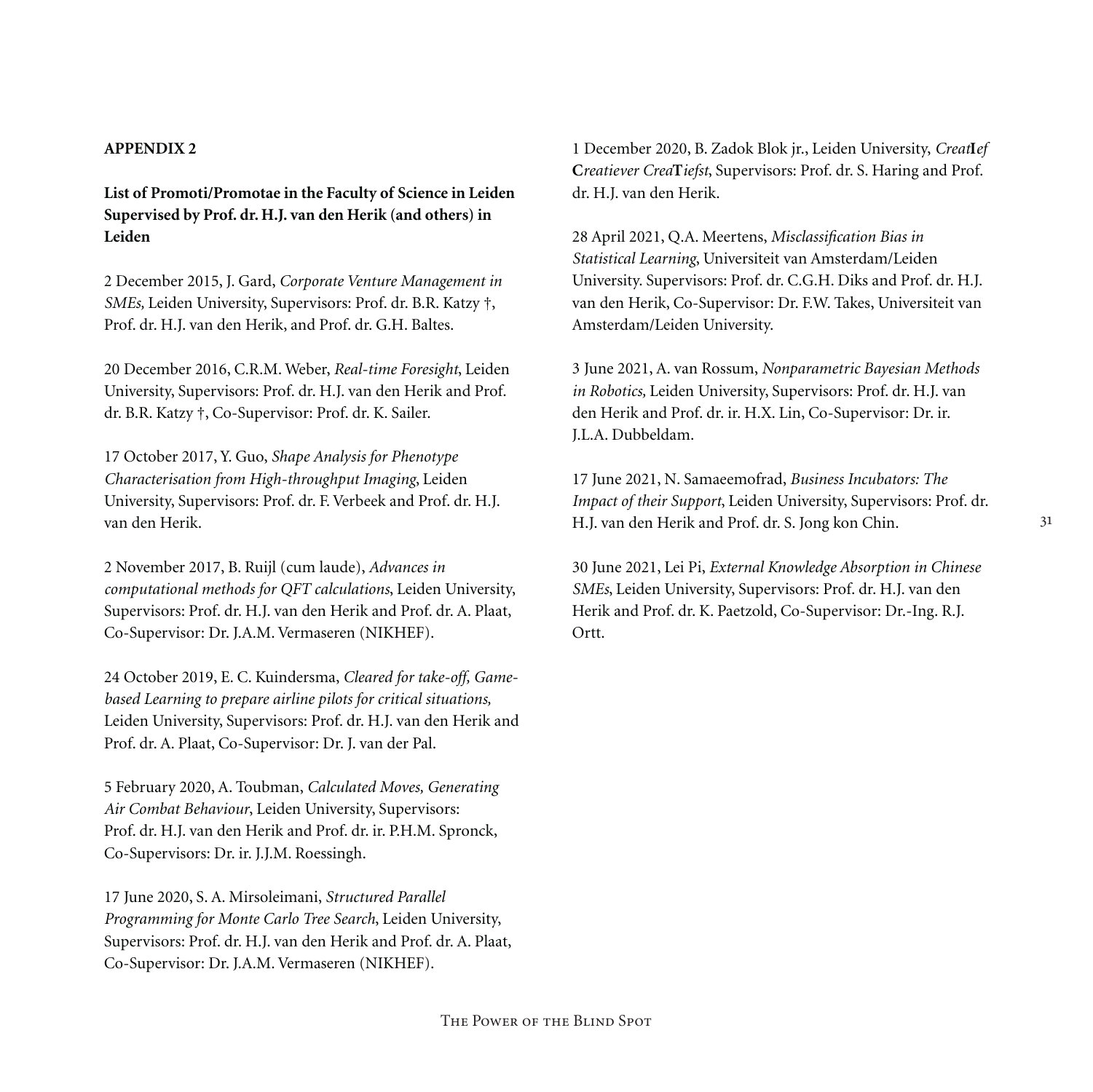## **List of Abbreviations**

| ADR:            | Alternative Dispute Resolution                 |
|-----------------|------------------------------------------------|
| AIVD:           | General Intelligence and Security Service      |
| ANITA:          | Administration Normative Information           |
|                 | <b>Transaction Agents</b>                      |
| CIE:            | Criminal Intelligence Unit                     |
| CPL:            | Centre for Professional Learning               |
| CRvB:           | Central Appeals Board                          |
| CvB:            | <b>Executive Board</b>                         |
| eLAW:           | Center for Law and Digital Technologies        |
| EMMI:           | Euregional Multi Medial Information Provision  |
| ERC:            | European Research Council                      |
| FdR:            | Faculty of Law                                 |
| FGGA:           | Faculty of Governance and Global Affairs       |
| FWN:            | Faculty of Science                             |
| HEPGAME:        | High Energy Physics GAME                       |
| IGP:            | Intelligence Gestuurde Politie                 |
| ITeR:           | Information Technology and Law program         |
| IVS:            | Information Provision for Sentencing           |
| <b>JURICAS:</b> | <b>JURIdical Computer Advice Systems</b>       |
| JURIX:          | JURIdical eXpert systems in the Nederlands and |
|                 | Belgium                                        |
| JUS:            | JUrimetrics of social Security                 |
| KADS:           | A Principled Approach to Knowledge             |
|                 | Engineering                                    |
| KLPD:           | National Police Force                          |
| KRT:            | Knowledge Representation and Tools             |
| LCDS:           | Leiden Centre of Data Science                  |
| LHBTIQ+:        | Lesbian, Homosexual, Bisexual, Transgender,    |
|                 | Intersexual, Queer + others                    |
| LLTP:           | Leiden Legal Technologies Program              |
| LUF:            | Leids University Fund                          |
| MAGW:           | Society and Humanities                         |
| NCTV:           | Nationaal Coördinator Terrorismebestrijding en |
|                 | Veiligheid                                     |
| NIKHEF:         | National Institute for Subatomic Physics       |
| NVR:            | Dutch Association for the Judiciary            |

| NWO:           | Dutch Research Council                       |
|----------------|----------------------------------------------|
| ODR:           | Online Dispute Resolution                    |
| Ovb:           | <b>Transfer Tax</b>                          |
| PALMA:         | Police Connections Aachen-Liège-Maastricht   |
| PEM:           | Pallas Ex Machina                            |
| PROLEXS:       | PROtotype of a Legal EXpert System           |
| PS:            | Problem Statement                            |
| RELAX:         | RELAtive eXpert competence                   |
| RIO:           | Regional Information Organisation            |
| RO:            | <b>Research Ouestion</b>                     |
| RvdR:          | Council for the Judiciary                    |
| SKBS:          | Foundation of Knowledge-Based Systems        |
| <b>TESSEC:</b> | Twente Expertsystem for Social SECurity      |
| WODC:          | Scientific Research and Documentation Center |
|                | of the Ministry of Justice                   |
| Wvp:           | Law equalling pension rights in the event of |
|                | divorce                                      |